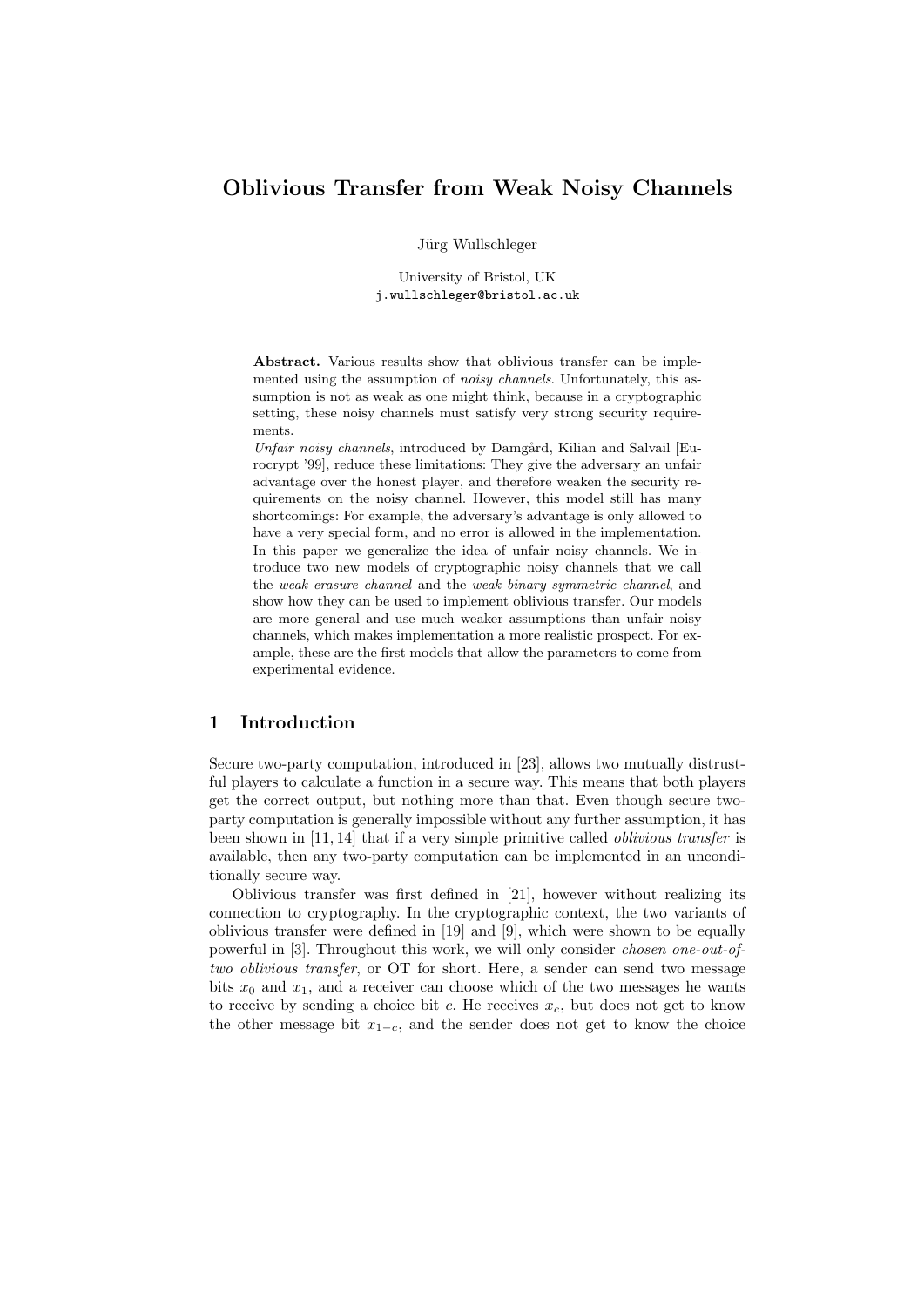bit c. There exist various implementations of OT that are secure against computationally bounded adversaries, under various hardness assumptions. Against adversaries with unbounded computational power, OT can only be implemented if the players have access to an additional (weaker) functionality.

#### 1.1 OT from (Unfair) Noisy Channels

In [5], it has been shown that OT can be implemented from various weaker forms of OT, as well as noisy channels. Therefore, noise is not always a bad thing; in a cryptographic context it can become a valuable resource. These protocols have later been improved and generalized in [4], [6] and [16]. The basic idea of all these protocols is very similar: First, they construct some kind of erasure channel. Then, this erasure channel is used many times to implement OT. The correctness and the security is guaranteed using error correcting codes and privacy amplification.

These noisy channels seem to be quite weak primitives and easily implementable, but they have some rather strong requirements: The statistics of the channel must be *exactly* the same in every instance, and known to both players. And, apart from the output of the channel, a dishonest player must not get *any* additional output.

In [8], weaker forms of noisy channels called *unfair noisy channels* were introduced. Unfair noisy channels are binary symmetric noisy channels that let the dishonest player change the error-rate in the channel by a certain amount. For example, this makes the protocol secure against an adversary that might use better transmitters or detectors in order to break the protocol. In this model, OT must be implemented in a different way, using the following two steps. First, from only a few instances of the channel, a weak form of OT (called WOT) is constructed. In the second step, the security is amplified, i.e., many of these WOTs are used to get one secure instance of OT. The resulting protocol is only secure in the *semi-honest model*, i.e., under the assumption that the dishonest player follows the protocol. To make the protocol secure in the malicious model, where the dishonest player may deviate in an arbitrary way from the protocol, a third step is needed, which uses bit commitments and zero-knowledge proofs to force the dishonest player to follow the protocol.

The results from [8] were later improved in [7], and OT amplification was improved in [22].

### 1.2 Limitations of Unfair Noisy Channels

Even though unfair noisy channels are much weaker than (fair) noisy channels, they still have some very strong assumptions, which makes them hard to implement. Let us look at the following example:

A (fair) binary symmetric noisy channel with error  $\varepsilon$  lets a sender input a bit  $x \in \{0,1\}$ . The channel then outputs a value  $Y \in \{0,1\}$  to the receiver, where  $Pr[Y \neq x] = \varepsilon$ . Let us assume that neither the sender nor the receiver can influence  $\varepsilon$ , but that the dishonest receiver gets an additional value  $E \in \{0, 1\}$ ,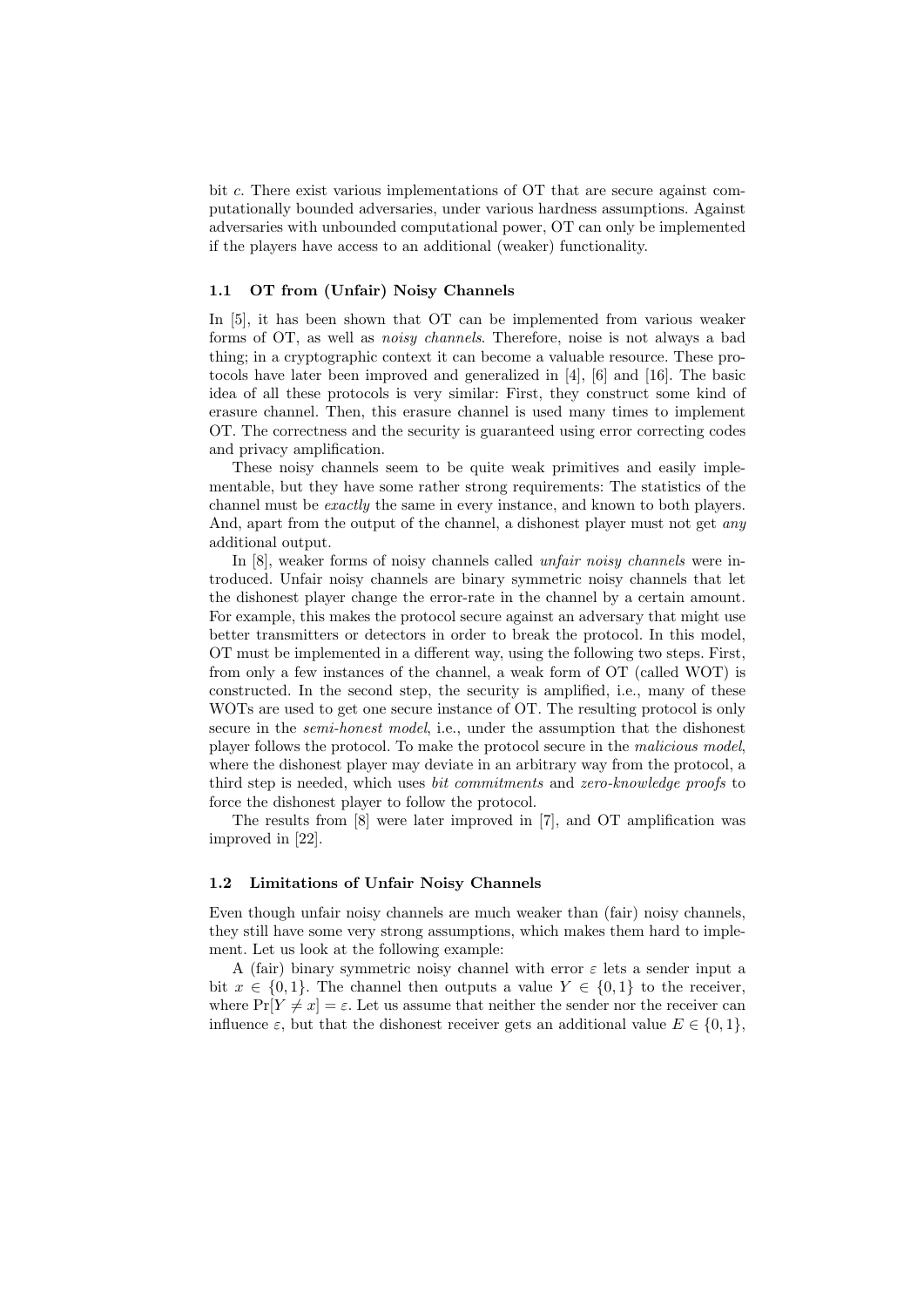where  $Pr[E = 1] = \mu$ , and  $E = 1 \Rightarrow Y = x$ . Therefore, with some probability  $\mu$ , the dishonest receiver gets to know that the value  $Y$  he received is in fact equal to x. If  $\mu$  is small, then this channel is very close to a fair binary symmetric noisy channel. However, even then it cannot be modeled by an unfair noisy channel, because there, the receiver can only change the error probability of the channel in a certain range, but he can never be sure that his received bit is the bit sent by the sender. Therefore, unfair noisy channels forbid the adversary to have this kind of advantage.

Now, let us assume that we are given an implementation a noisy channel, and that the statistics of the channel show that the channel behaves like a fair noisy channel. The accuracy of these statistics are only polynomial. For example, the channel might as well be the channel from the example above, where  $\mu$  is only polynomially small. Therefore, we cannot conclude that the channel is really a implementation of a fair noisy channel, and neither can the channel be modeled by an unfair noisy channel. To be able to implement OT in this situation, we need to have a model that allows the implementation to behave *arbitrarily* with some probability.

## 1.3 Contribution

The goal of this work is to present new, more realistic models for noisy channels (called weak noisy channels) and to show that oblivious transfer can be implemented in an unconditionally secure way, assuming that such weak noisy channels exist. Opposed to the unfair noisy channel which is defined as an ideal functionality, our definitions are merely a list of conditions that a implementation of a weak noisy channels should satisfy. For a given implementation, one only needs to check these (quite simple) conditions, and does not need to show a cryptographically secure reduction of an ideal functionality to the implementation. This makes our model easier to apply.

We will introduce the following three models of weak noisy channels:

- Weak erasure channels in the semi-honest model  $^1$  (PassiveWEC). These are weak variants of erasure channels<sup>2</sup> (channels that transmit a bit with some probability).
- Weak binary symmetric channels in the semi-honest model (PassiveWBSC). As the unfair noisy channel, these are weak variants of binary symmetric channels.
- Weak erasure channels in the malicious model (ActiveWEC).

We defined these channels such that they fitted well into the protocol proposed in [8], which is the only protocol we know of to implement OT from weak noisy channels.

 $^{\rm 1}$  See Section 2.2 for explanation of the semi-honest and the malicious model.

<sup>2</sup> Note that the original definition of OT by Rabin [19] is in fact also an erasure channel, so a WEC is also a weak form of Rabin OT.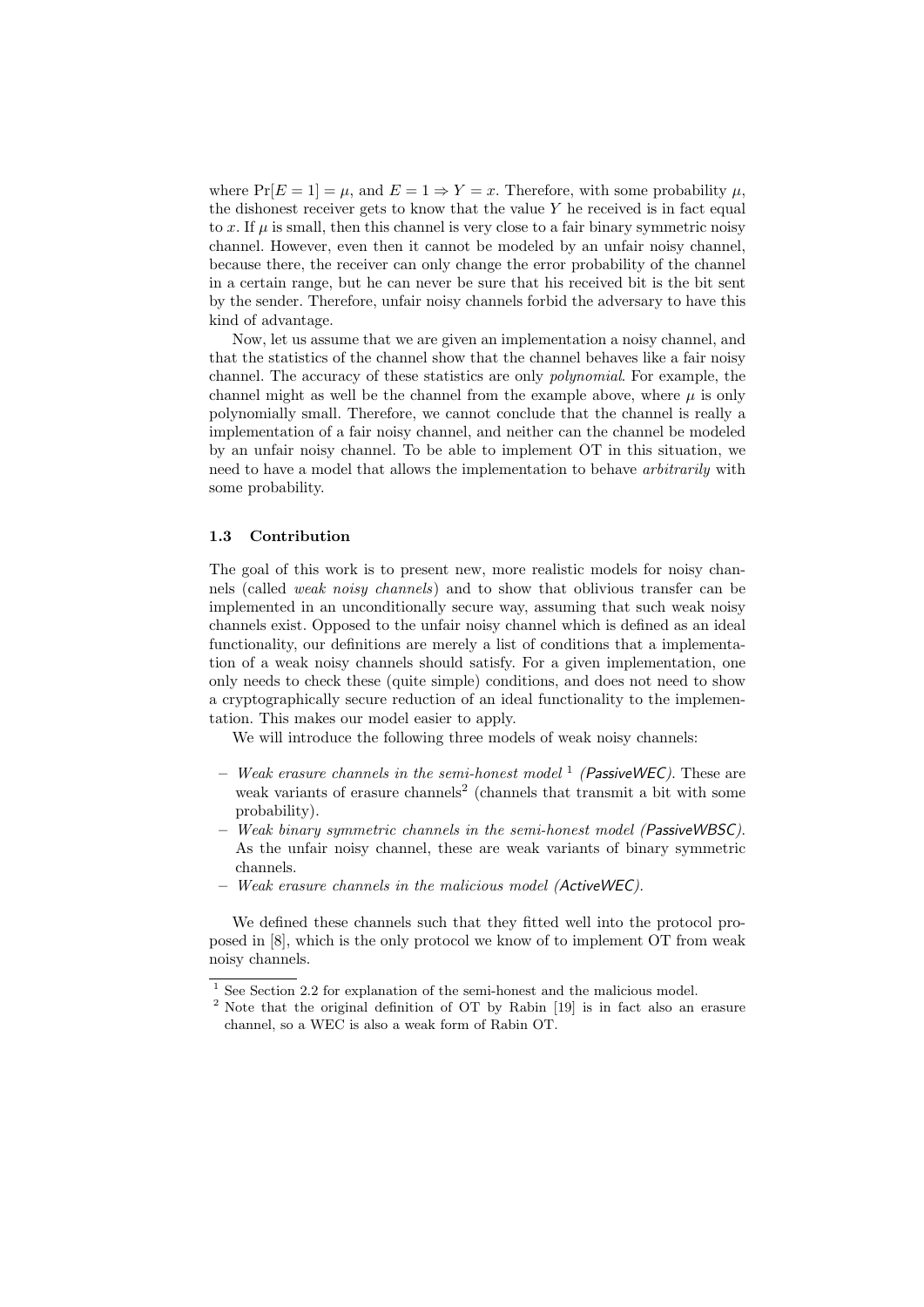To show the flexibility and generality of our models, we show that it is very easy to implement a PassiveWEC from Gaussian channels, and that the (passive) unfair noisy channel can be seen as an instance of a PassiveWBSC.

In Sections 3 and 4, we show that PassiveWEC implies WOT, and PassiveWBSC implies PassiveWEC in the semi-honest model. Then, in Section 5, we show that ActiveWEC implies both bit commitment and a committed version of PassiveWEC in the malicious model. This implies that in a certain range of parameters, each of the three weak noisy channels allows for any secure two-party computation to be achieved. For each of the weak noisy channels, we also present a simulation of the channel using nothing else than noiseless communication, and in the case of ActiveWEC, shared randomness. Since it is impossible to implement bit commitment or oblivious transfer from noiseless communication and shared randomness, it is also impossible to implement them using the simulated weak noisy channels.

Full proofs are provided in the full version of this work.

## 2 Preliminaries

We start with some basic definitions and lemmas that we will need later.

We will use the following convention: Lower case letters will denote fixed values and upper case letters will denote random variables. Calligraphic letters will denote sets and domains of random variables. For a random variable X over X, we denote its distribution by  $P_X : \mathcal{X} \to [0,1]$  with  $\sum_{x \in \mathcal{X}} P_X(x) = 1$ . For a given distribution  $P_{XY}$ :  $\mathcal{X} \times \mathcal{Y} \rightarrow [0, 1]$ , we write for the marginal distribution  $P_X(x) := \sum_{y \in \mathcal{Y}} P_{XY}(x, y)$  and, if  $P_Y(y) \neq 0$ ,  $P_{X|Y}(x \mid y) := P_{XY}(x, y) / P_Y(y)$ for the conditional distribution. Let  $h(x) := -x \log x - (1-x) \log(1-x)$  be the binary entropy function.

#### 2.1 Statistical Distance and Maximal Bit-Prediction Advantage

The *statistical distance* of two distributions  $P_X$  and  $P_Y$  over the same domain  $\mathcal U$  is defined as

$$
\delta(P_X, P_Y) := \frac{1}{2} \sum_{u \in \mathcal{U}} |P_X(u) - P_Y(u)|.
$$

For a distribution  $P_{XY}$  over  $\{0,1\} \times \mathcal{Y}$ , the maximal bit-prediction advantage of  $X$  from  $Y$  for a function  $f$  is defined as

$$
PredAdv(X | Y) := 2 \cdot \max_{f} Pr[f(Y) = X] - 1.
$$

Lemmas 1, 2 and 3 give some intuition about these measures: The random variable B (or C) indicates that an error occurred: If  $B = 0$ , everything is fine. But if  $B = 1$ , the adversary may have complete knowledge. (See also [12] and [22].)

**Lemma 1.** Let  $P_{BX}$  and  $P_{CY}$  be distributions over  $\{0,1\} \times U$  such that  $Pr[B =$  $1] = Pr[C = 1] = \varepsilon$ . Then  $\delta(P_X, P_Y) \leq \varepsilon + (1 - \varepsilon) \cdot \delta(P_{X|B=0}, P_{Y|C=0}).$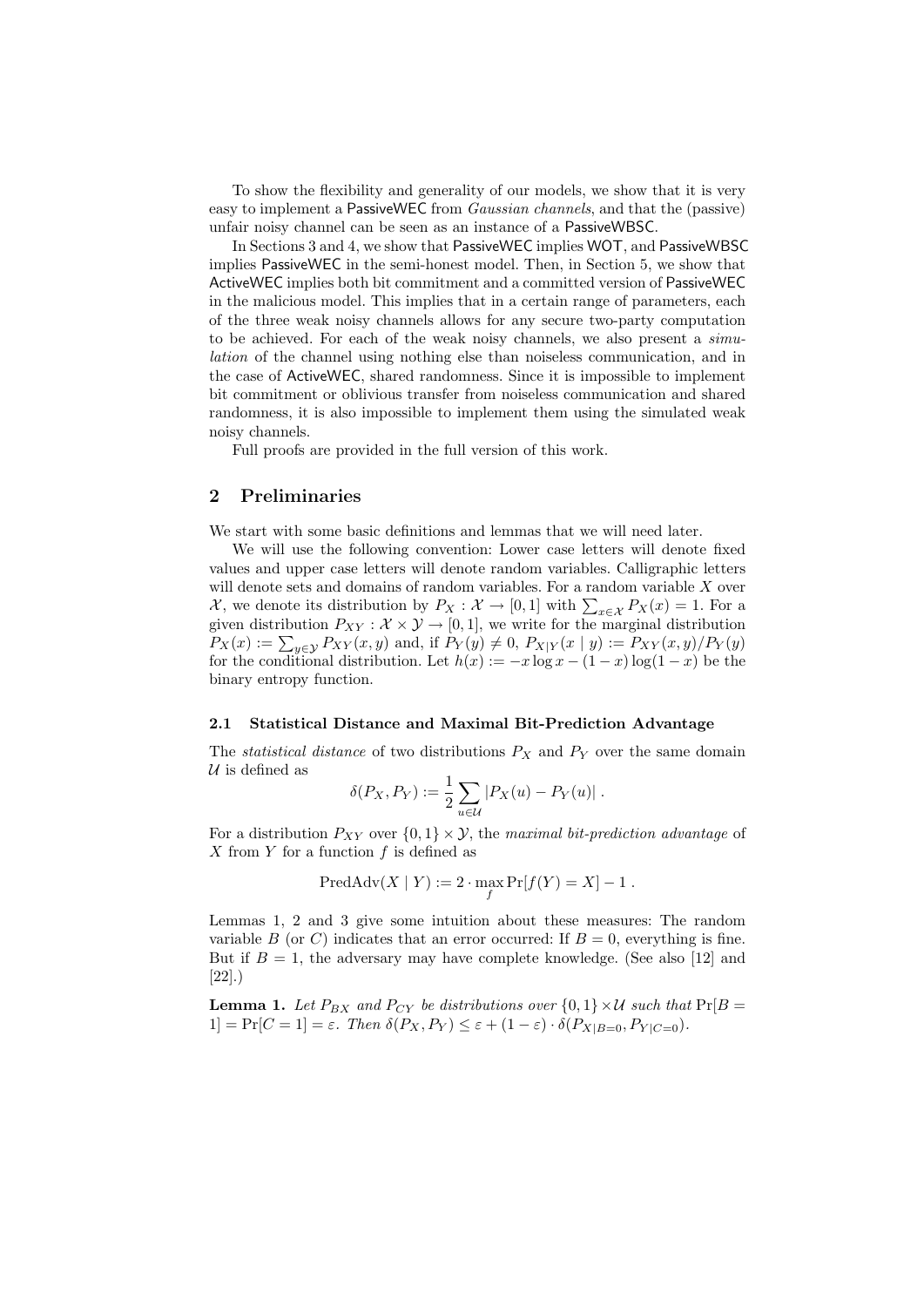**Lemma 2.** Let  $P_{XY}$  be a distribution over  $\{0,1\} \times \mathcal{Y}$ . There exists a conditional distribution  $P_{B|XY}$  over  $\{0,1\} \times \{0,1\} \times \mathcal{Y}$  such that  $\Pr[B=1] \leq \Pr{\text{edAdv}(X)}$ Y) and such that for all functions  $f: \mathcal{Y} \to \{0,1\}$ ,  $\Pr[f(Y) = X | B = 0] = 1/2$ .

**Lemma 3.** Let  $P_{XY}$  be a distribution over  $\{0,1\} \times \mathcal{Y}$  with  $\delta(P_{Y|X=0}, P_{Y|X=1}) \leq$ ε. There exists a random variable B over  $\{0,1\}$  such that  $Pr[B = 1 | X = 0] =$  $Pr[B = 1 | X = 1] = \varepsilon$ , and  $P_{Y|X=0,B=0} = P_{Y|X=1,B=0}$ .

**Lemma 4.** Let  $P_{XY}$  be a distribution over  $\{0,1\} \times \mathcal{Y}$  with  $\delta(P_{Y|X=0}, P_{Y|X=1}) \leq$ b and  $\text{PredAdv}(X) \leq a$ . Then  $\text{PredAdv}(X \mid Y) \leq 1 - (1 - a)(1 - b)$ .

We say that X is  $\varepsilon$ -close to uniform with respect to Y, if  $\delta(P_{XY}, P_{U} P_{Y}) \leq \varepsilon$ , where  $P_U$  is the uniform distribution.

#### 2.2 Adversaries

We distinguish between two different models, the *semi-honest model* and the malicious model. In the semi-honest model, the adversary is passive, which means that he follows the protocol, but may try to get additional knowledge from the messages received. In the malicious model, the adversary is active, which means that he may change his behavior in an arbitrary way.

#### 2.3 Randomized Functionalities

All our channels are randomized, because we think the security conditions tend to be more intuitive this way. But randomized channels are usually also easier to implement (See for example Protocol ActiveToPassiveWEC in Section 5.3). The results for randomized channels immediately imply similar conditions for nonrandomized channel, as they can be converted into a randomized channel simply by requiring the players to choose their inputs at random. Our definitions are weak enough that this works even in the malicious case.

#### 2.4 Oblivious Transfer Amplification

Our work is based on oblivious transfer amplification from [8, 22], which gives a way to implement oblivious transfer (OT) from weak oblivious transfer (WOT). We will take the definition of WOT from the full version of [22], however we use the weaker requirement of  $PredAdv(C | U) \leq p$  instead of  $PredAdv(C | U, E) \leq$ p. As explained there, the reduction of OT to WOT still works for this weaker definition, as long as the error correction is always done from the sender to the receiver, which is normally the case.

Definition 1 (WOT, semi-honest model). A weak (randomized) oblivious transfer, denoted by  $(p, q, \varepsilon)$ -WOT, is a primitive between a sender and a receiver, that outputs  $(X_0, X_1)$  to the honest sender and  $(C, Y)$  to the honest receiver. Let U be the additional auxiliary output<sup>3</sup> to a dishonest sender and let V be

<sup>3</sup> Or the view of the adversary, i.e., everything he knows at the end of the protocol.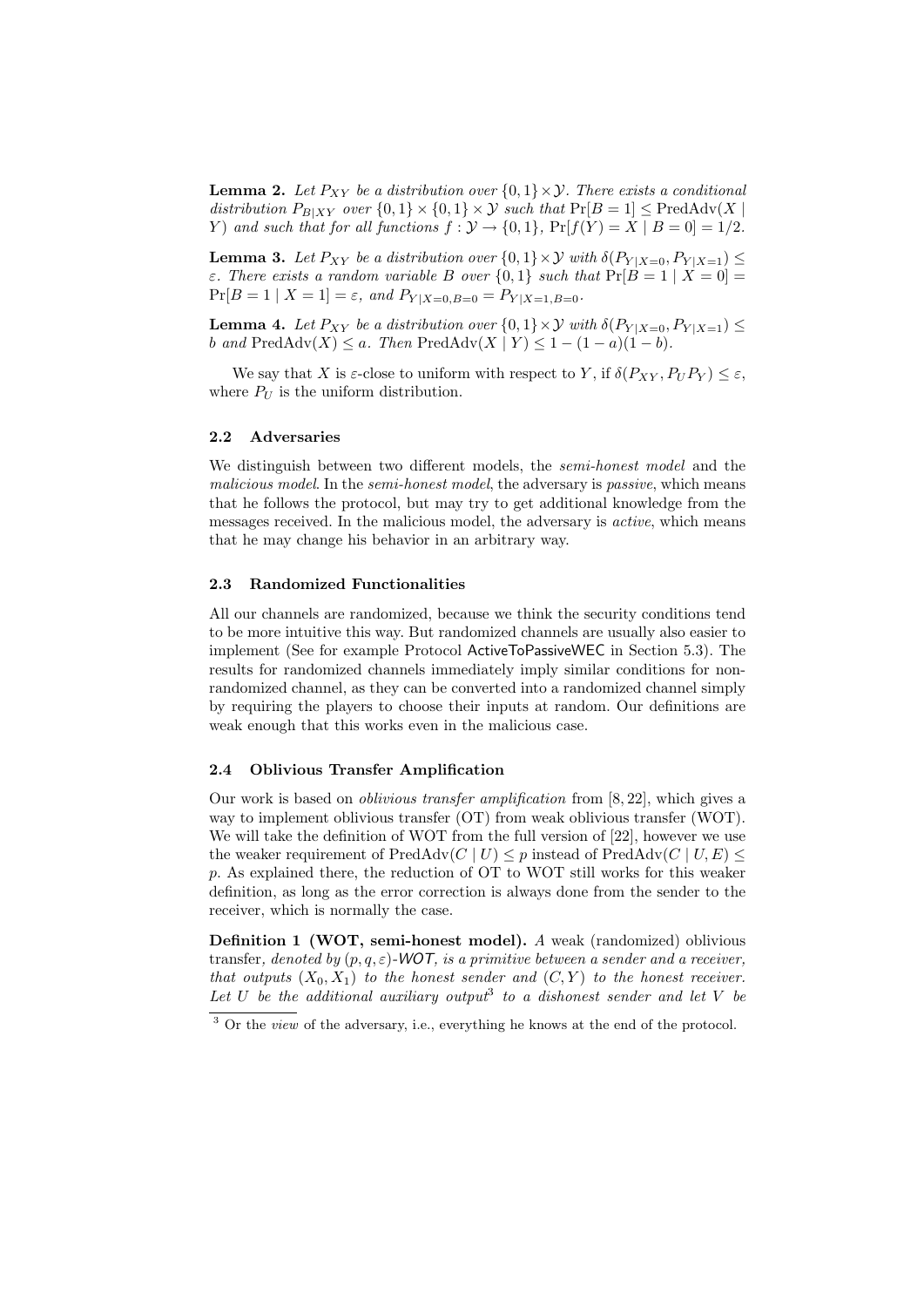the auxiliary output to a dishonest receiver. Let  $E := X_C \oplus Y$ . The following conditions must be satisfied:

- $-$  Correctness:  $Pr[E = 1] \leq \varepsilon$ .
- Receiver Security: PredAdv $(C | U) \leq p$ .
- Sender Security: PredAdv $(X_{1-C} | V, E)$  ≤ q.

**Theorem 1** ([22]). Let p, q and  $\varepsilon$  be constants such at least one of the following conditions holds:

| $p+q+2\varepsilon \leq 0.24$ , $22q+44\varepsilon < 1-p$ , $22p+44\varepsilon < 1-q$ , $49p+49q < (1-2\varepsilon)^2$ , |  |  |  |  |  |
|-------------------------------------------------------------------------------------------------------------------------|--|--|--|--|--|
| $q = 0 \land p < (1 - 2\varepsilon)^2$ , $p = 0 \land q < (1 - 2\varepsilon)^2$ , $\varepsilon = 0 \land p + q < 1$ .   |  |  |  |  |  |
| Then there exists a protocol that efficiently implements OT from $(p,q,\varepsilon)$ -WOT                               |  |  |  |  |  |
| secure in the semi-honest model.                                                                                        |  |  |  |  |  |

We will only use the first four bounds, because we assume that  $p, q, \varepsilon > 0$ .

### 2.5 Bit Commitment

To achieve oblivious transfer in the malicious model, we will need bit commitments. A bit commitment scheme is a pair of protocols, a Commit protocol and a Open protocol, executed between a committer and a receiver. The players first execute the Commit protocol, where the committer has an input  $b$ . Then, they may also execute the Open protocol. After the Open protocol, the receiver either accepts or rejects. If he accepts, he gets a value  $b'$ . The protocols are  $\varepsilon$ -secure, if they satisfy the following properties:

- Correctness: If both players follow the protocols, then the receiver rejects with a probability smaller than  $\varepsilon$ , and if he accepts, he outputs  $b' = b$  with probability at least  $1 - \varepsilon$ .
- Binding: If the receiver is honest, then for any malicious sender, with probability  $1 - \varepsilon$ , there exists at most one value after the commit protocol that the receiver will accept with a probability bigger than  $\varepsilon$  in the open phase.
- Hiding: If the committer is honest, then no malicious receiver gets to know b with a probability bigger than  $\varepsilon$ <sup>4</sup>

## 3 Weak Erasure Channel in the Semi-Honest Model

In this section, we present a reduction of WOT to weak erasure channels (WEC) in the semi-honest model. A weak erasure channel lets a honest sender send a bit, which is then received by the honest receiver with a certain probability, and gets lost otherwise. Dishonest players are allowed to receive some additional information, so a dishonest receiver may get to know some information about the input even in the case where the channel lost the bit, and a dishonest sender may get information about whether the bit has been lost or not.

<sup>&</sup>lt;sup>4</sup> This means that if  $b \in \{0,1\}$  and V is the receiver's view, then we require that  $\delta(P_{V|B=0}, P_{V|B=0}) \leq \varepsilon.$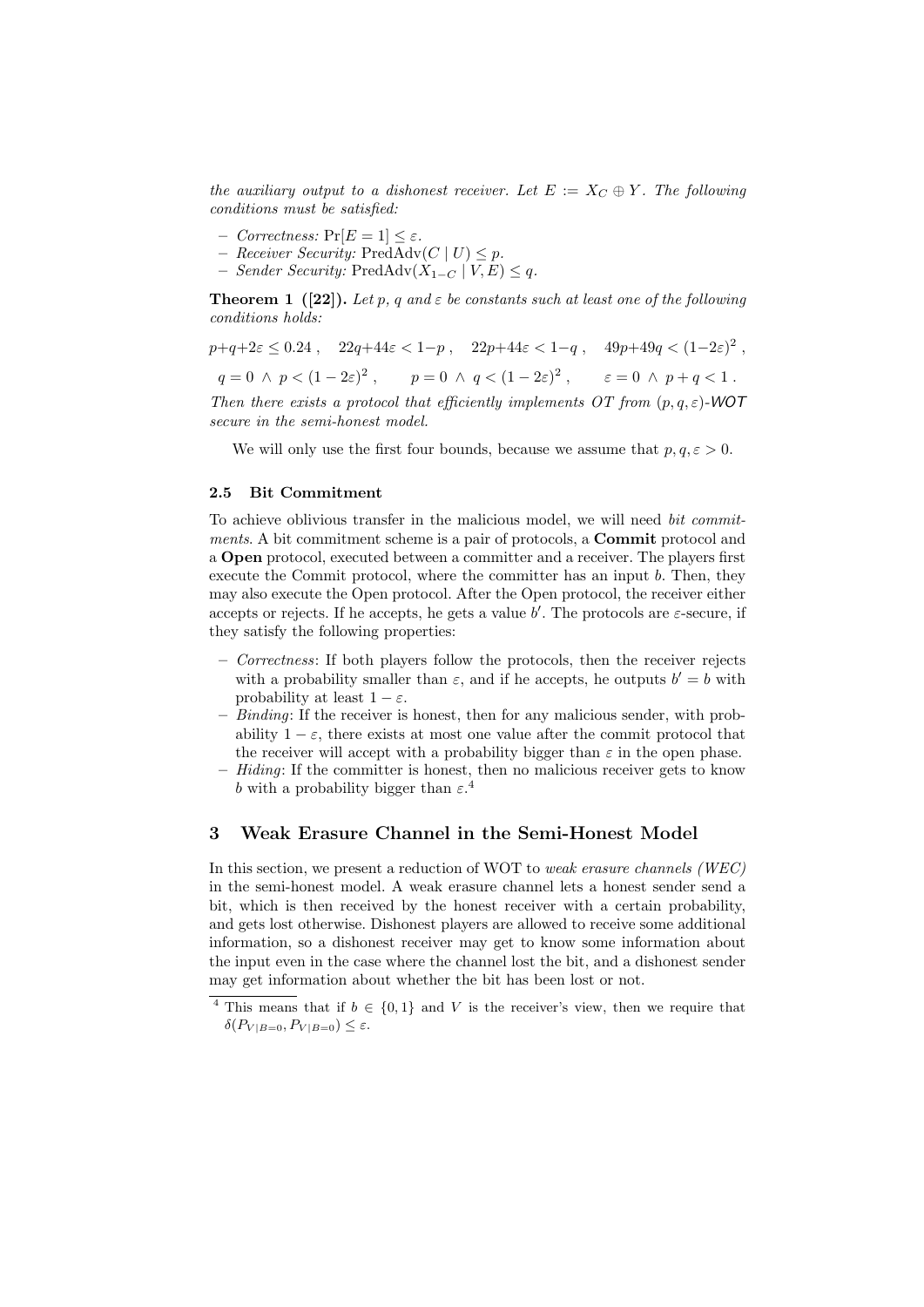**Definition 2 (WEC, semi-honest model).**  $(d_0, d_1, p, q, \varepsilon)$ -PassiveWEC is a primitive where the honest sender has output  $X \in \{0,1\}$  and the honest receiver has output  $Y \in \{0, 1, \Delta\}$ . Furthermore, the dishonest sender may receive an additional value U, and the dishonest receiver may receive an additional value V. These values must satisfy the following conditions:

- Correctness:  $Pr[Y = \Delta] \in [d_0, d_1]$ ,  $Pr[Y \neq X | Y \neq \Delta] \leq \varepsilon$ .
- Receiver Security:  $\delta(P_{XU|Y \neq \Delta}, P_{XU|Y = \Delta}) \leq p$ .
- Sender Security: PredAdv $(X \mid V, Y = \Delta) \leq q$ .

The parameters can be interpreted as follows:  $d_0, d_1$  and  $\varepsilon$  are parameters of the honest players. The probability that the output of the channel is  $\Delta$  is in the interval  $[d_0, d_1]$ . (Defining this as an interval gives some freedom to the implementation, which may be important, as parameters often cannot be known precisely.)  $\varepsilon$  is the probability that the output of the honest receiver is wrong, if the output is not  $\Delta$ . According to Lemma 2, q is the probability that the dishonest receiver gets to know the input of the channel, given that the output of the channel is  $\Delta$ , and according to Lemma 3, p is the probability that a dishonest sender gets to know whether  $Y = \Delta$  or  $Y \neq \Delta$ .

## 3.1 Simulation of PassiveWEC

We start by showing for which values a PassiveWEC can be simulated by only using noiseless communication. Since OT cannot be implemented from noiseless communication, such PassiveWEC therefore cannot be used to implement OT. Note that in any simulation that only uses noiseless communication, we always have  $d_0 = d_1$ , as both players know all the probabilities. In the following simulation, we require that  $\varepsilon \in [0, \frac{1}{2}], d, g \in [0, 1],$  and  $g \ge (1 - 2\varepsilon)(1 - d)$ .

Protocol SimWEC( $d, \varepsilon, g$ )

- 1. The sender chooses x uniformly at random and sends the receiver  $m := x$ with probability g, and  $m := \Delta$  otherwise. The sender outputs x.
- 2. If the receiver gets  $m \in \{0, 1\}$ , he outputs  $y := m$  with probability  $\frac{(1-2\varepsilon)(1-d)}{g}$ , and  $y := \Delta$  otherwise.
- 3. If the receiver gets  $m = \Delta$ , he outputs y chosen at random with probability  $2\varepsilon(1-d)$  $\frac{1-a}{1-g}$ , and  $y := \Delta$  otherwise.

**Theorem 2.** For any d,  $\varepsilon$ , p and q, where  $p+q+2\varepsilon \geq 1$ ,  $(d, d, p, q, \varepsilon)$ -PassiveWEC is simulatable in the semi-honest model.

## 3.2 WOT from PassiveWEC

### Protocol PassiveWECtoWOT

1. The sender and the receiver execute PassiveWEC twice. The sender receives  $(x_0, x_1)$ , the receiver  $(y_0, y_1)$ .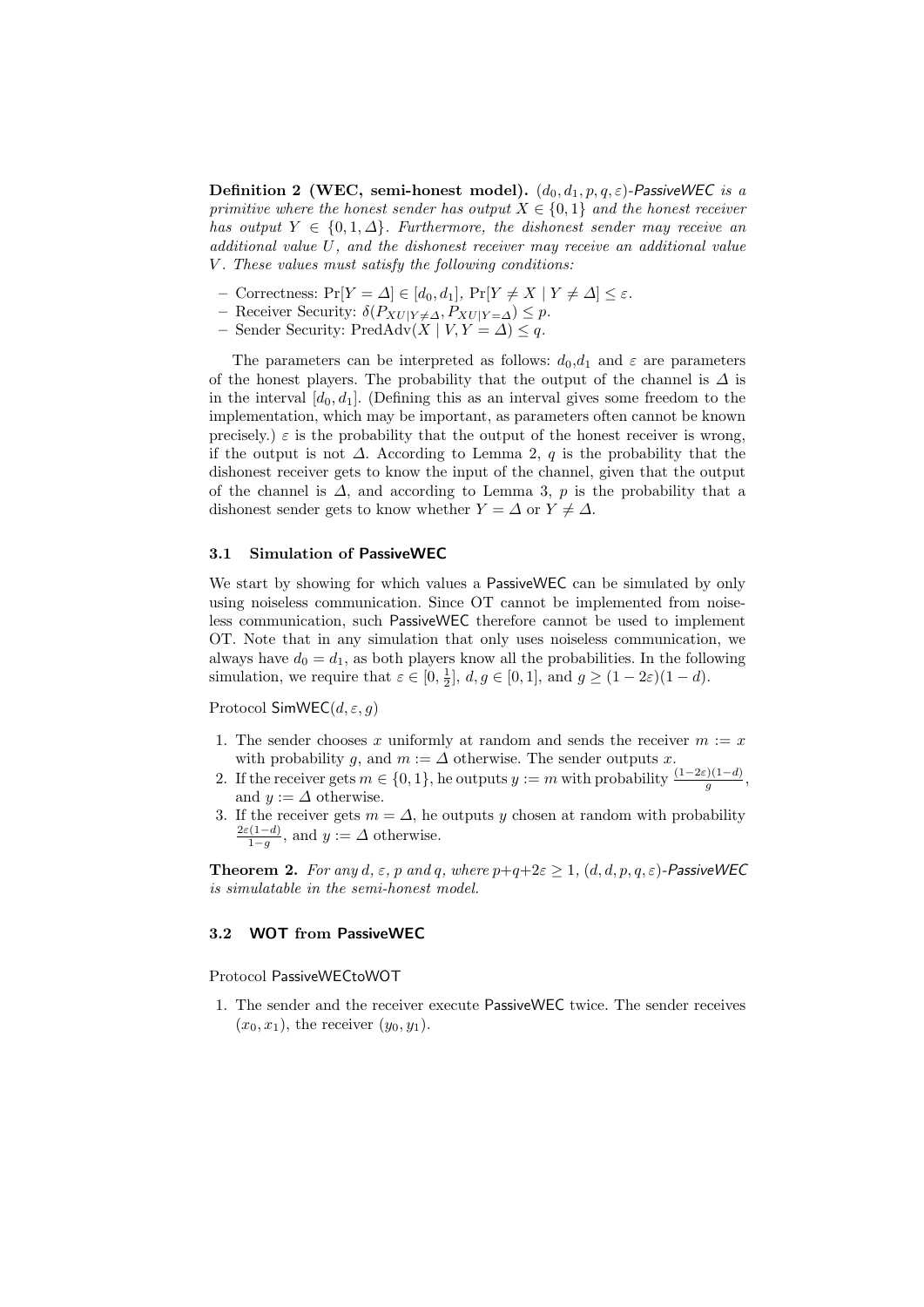- 2. If there exists a c, such that  $y_c \neq \Delta$  and  $y_{1-c} = \Delta$ , then the receiver sets  $y := y_c$ , outputs  $(c, y)$ , tells the sender to terminate the protocol and terminates.
- 3. If the sender receives the message to terminate the protocol, he outputs  $(x_0, x_1)$  and terminates. Otherwise, they restart the protocol.

Theorem 3. Protocol PassiveWECtoWOT securely implements a

$$
\left(1 - \frac{2d_0(1 - d_1)}{d_1(1 - d_0) + d_0(1 - d_1)}(1 - p)^2, q, \varepsilon\right) \text{-WOT}
$$

secure against passive adversaries out of  $(d_0, d_1, p, q, \varepsilon)$ -PassiveWEC. The expected number of instances used is at most  $1/\min(2d_0(1-d_0), 2d_1(1-d_1)).$ 

Theorem 3 is not difficult to show using Lemma 3 and Lemma 4. Corollary 1 follows now from Theorem 1, Theorem 3 and

$$
1 - 2d_0(1 - d_1)w(1 - p)^2 \le 2p + (d_1 - d_0)w.
$$

Corollary 1. Let  $d_0 \leq d_1$ , p, q and  $\varepsilon$  be constants, and let  $w = 1/(d_1(1-d_0)) +$  $d_0(1-d_1)$ . If at least one of the conditions

$$
2p + q + (d_1 - d_0)w + 2\varepsilon \le 0.24 , \quad 11q + 22\varepsilon < d_0(1 - d_1)w(1 - p)^2 ,
$$

 $44p + 22(d_1 - d_0)w + 44\varepsilon < 1 - q$ ,  $98p + 49q + 49(d_1 - d_0)w < (1 - 2\varepsilon)^2$ 

holds, then there exists a protocol that uses  $(d_0, d_1, p, q, \varepsilon)$ -PassiveWEC and efficiently implements OT secure in the semi-honest model.

#### 3.3 An Example: The Gaussian Channel

The Gaussian channel is often used in information theory as a model of a noisy channel, because it models real physical channels quite well. It has been shown that a perfect and fair Gaussian channel implies bit commitment, see [17, 18]. A Gaussian channel is a channel where the sender has input  $x_q \in \mathbb{R}$  and the receiver has output  $Y_g = x_g + E_g$ , where  $E_g \sim \mathcal{N}(0, 1)$ , i.e., the channel has an additive error that is normal distributed.

We can easily implement a PassiveWEC from this channel in the following way: Let  $a, b \in \mathbb{R}^+$ . The sender chooses  $x \in \{0, 1\}$  uniformly at random, sends  $x_g := (2x-1)a$  and outputs x. The receiver gets  $y_g$ , and outputs  $y = \Delta$  if  $|y_g| \leq b$ ,  $y = 1$  if  $y_g > b$  and  $y = 0$  otherwise. With an arbitrary small error, we can make the Gaussian channel discrete. In the limit, we get a  $(d, d, p, q, \varepsilon)$ -PassiveWEC, where  $d = \Phi(b-a) - \Phi(-a-b)$ ,  $\varepsilon = \frac{\Phi(-a-b)}{1-d}$  $\frac{(-a-b)}{1-d}$ ,  $p = 0$  and  $q = 2\frac{\Phi(b-a)-\Phi(-a)}{d} - 1$ . Choosing for example  $a = 1$  and  $b = 2.5$ , we get  $d \approx 0.93296$ ,  $\varepsilon \leq 0.0035$ , and  $q \leq 0.6604$ . Since  $44 \cdot \varepsilon < 1-q$ , it follows from Corollary 1 that oblivious transfer can be implemented. Together with the bit commitment protocols from [17, 18], this implies (using a protocol similar to ActiveToPassiveWEC) that OT can be implemented from (perfect and fair) Gaussian channels in the malicious model.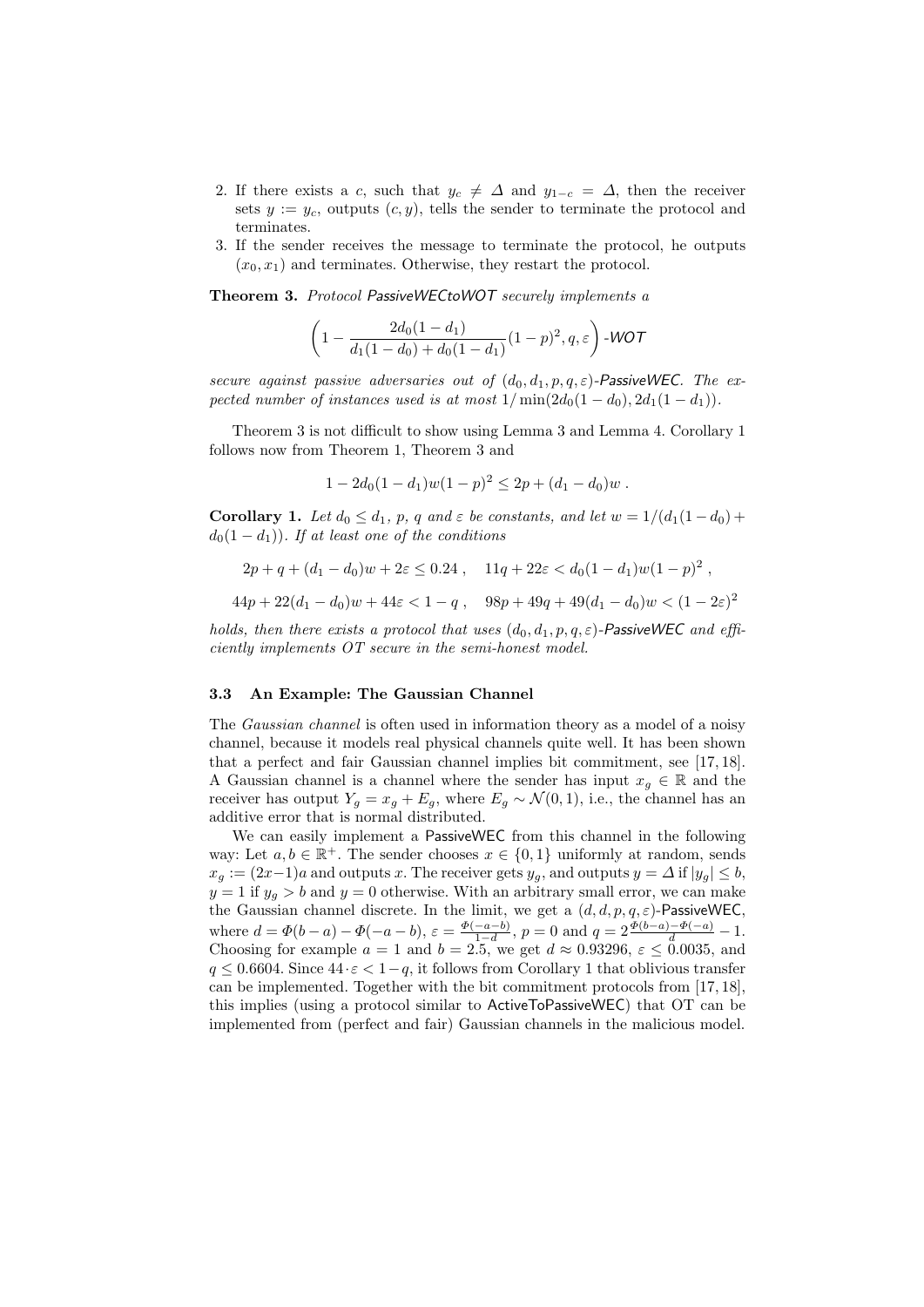To the best of our knowledge, this has not been known before, as previous results in [6, 16] rely on the fact that the channel is discrete and cannot be applied to the Gaussian channel. Note that in contrast to the reductions from [17, 18], our reduction even works for Gaussian channels that are neither perfect nor fair.

## 4 Weak Binary Symmetric Channel in the Semi-Honest Model

Weak Binary Symmetric Channel is a weak form of a binary symmetric channel. The channel transmits the input bit of the sender to the receiver, but flips the bit with some probability. Again, the definition is randomized.

Definition 3 (WBSC, semi-honest model).  $(\varepsilon, \varepsilon_0, \varepsilon_1, p, q)$ -PassiveWBSC is defined as follows: The honest sender has output  $X \in \{0,1\}$  and the honest receiver has output  $Y \in \{0,1\}$ . Furthermore, the dishonest sender may receive an additional value  $U \in \mathcal{U}$ , and the dishonest receiver may receive an additional value  $V \in \mathcal{V}$ . These values must satisfy the following conditions:

- $-$  Correctness: Pr[X = 0] ∈ [ $\frac{1-\varepsilon}{2}$ ,  $\frac{1+\varepsilon}{2}$ ], and for  $x \in \{0,1\}$ , Pr[Y ≠ x] ∈ [ $\varepsilon_0, \varepsilon_1$ ].
- Receiver Security:  $\delta(P_{UX|Y=X}, P_{UX|Y \neq X}) \leq p$ .
- Sender Security: For all  $y \in \{0,1\}$ :  $\delta(P_{V|X=0,Y=y}, P_{V|X=1,Y=y}) \leq q$ .

The parameters can be interpreted as follows:  $\varepsilon$  is the bias of X, and  $\varepsilon_0$  and  $\varepsilon_1$  define the error interval of the honest players. From Lemma 3 it follows that  $p$  is the probability that the sender, and  $q$  is the probability that the receiver gets to know whether  $X = Y$  or not. Note that in order to make our reduction work, the sender security has a slightly different form than the receiver security. If  $\varepsilon = 0$  and  $\varepsilon_0 = \varepsilon_1$ , the sender security implies  $\delta(P_{VY|Y=X}, P_{VY|Y=X}) \leq q$ . So in this case, the sender security is strictly stronger than the receiver security.

#### 4.1 Simulation of PassiveWBSC

The following simulation is basically the same as in [8] for the unfair noisy channel. Let  $\varepsilon_A, \varepsilon_B \in [0, \frac{1}{2}].$ 

Protocol SimWBSC( $\varepsilon_A, \varepsilon_B$ )

- 1. The players toss a uniform coin  $M \in \{0, 1\}.$
- 2. The sender calculates  $X := 1 M$  with probability  $\varepsilon_A$  and  $X := M$  otherwise, and outputs  $X$ .
- 3. The receiver calculates  $Y := 1 M$  with probability  $\varepsilon_B$  and  $Y := M$  otherwise, and outputs  $Y$ .

**Theorem 4.** Let  $\varepsilon := \varepsilon_A(1-\varepsilon_B) + \varepsilon_B(1-\varepsilon_A)$ ,  $p := \frac{(1-\varepsilon_A)(1-\varepsilon_B)}{1-\varepsilon} - \frac{\varepsilon_A(1-\varepsilon_B)}{\varepsilon}$ , and  $q := \frac{(1-\varepsilon_A)(1-\varepsilon_B)}{1-\varepsilon} - \frac{(1-\varepsilon_A)\varepsilon_B}{\varepsilon}$ . The Protocol SimWBSC( $\varepsilon_A, \varepsilon_B$ ) securely implements a  $(0, \varepsilon, \varepsilon, p, q)$ -PassiveWBSC in the semi-honest model.

Theorem 4 implies that  $(0, \varepsilon, \varepsilon, p, q)$ -PassiveWBSC is simulatable if  $p+q > 1$ .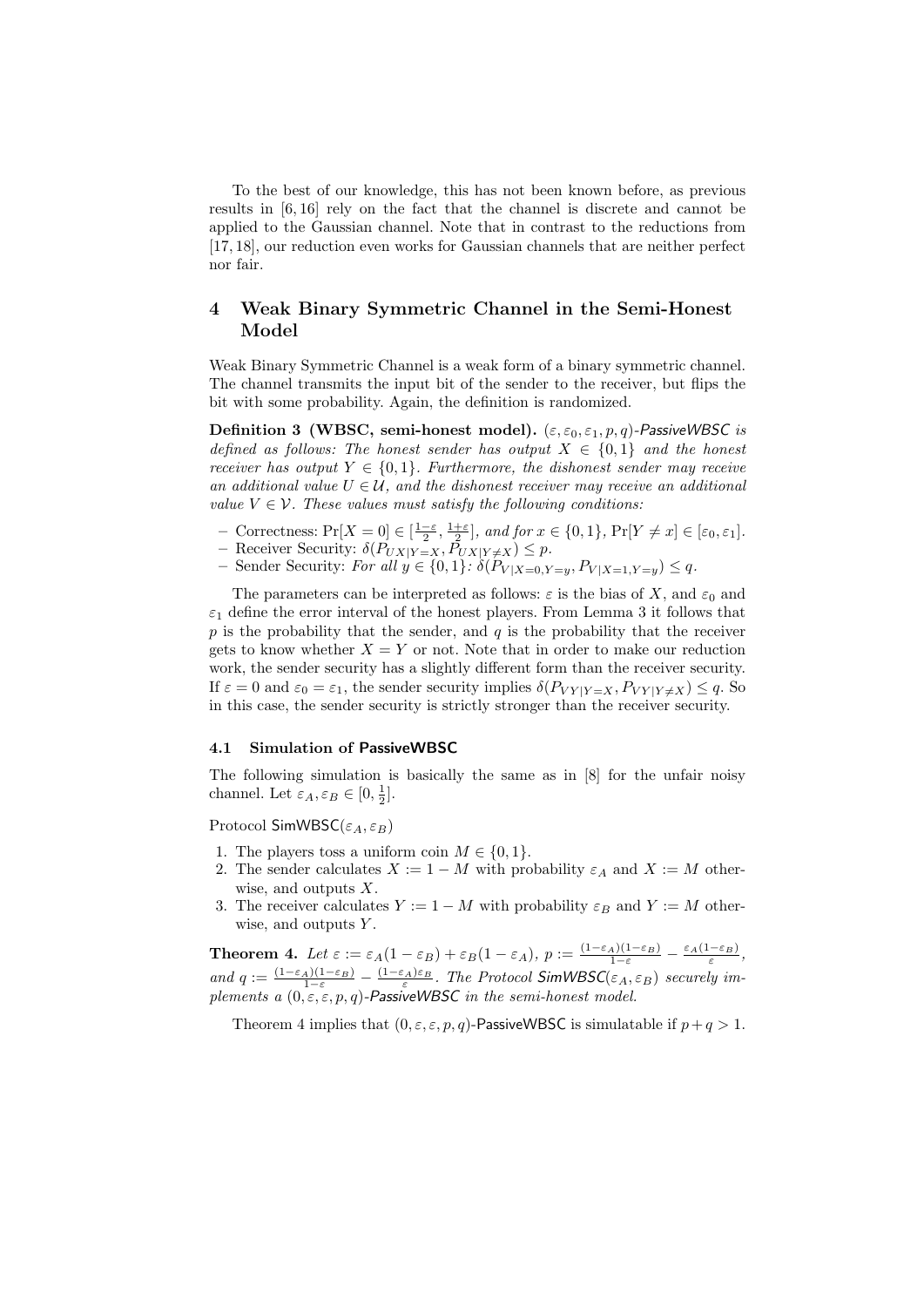#### 4.2 PassiveWEC from PassiveWBSC

We will now give a reduction of PassiveWEC to PassiveWBSC. The protocol itself has already been used in [5] and [4]. The intuition behind the following protocol is simple: The sender sends a bit twice over a binary noisy channel. If the receiver gets twice the same message, he knows (with a small error) what the sender has sent and outputs that. If he receives two different messages, he does not know the input and outputs  $\Delta$ . Note that since two channels are randomized, the sender cannot choose his input, and therefore has to additionally send  $x_0 \oplus x_1$ .

#### Protocol PassiveWBSCtoWEC

- 1. The players execute PassiveWBSC twice. The sender gets  $(x_0, x_1)$ , the receiver  $(y_0, y_1)$ .
- 2. The sender sends  $k := x_0 \oplus x_1$  to the receiver and outputs  $x := x_0$ .
- 3. If  $y_0 \oplus y_1 = k$ , the receiver outputs  $y := y_0$ . Otherwise, he outputs  $y := \Delta$ .

#### Theorem 5. Let

$$
d_0 := \min(2\varepsilon_0(1-\varepsilon_0), 2\varepsilon_1(1-\varepsilon_1)),
$$
  
\n
$$
d_1 := \max(2\varepsilon_0(1-\varepsilon_0), 2\varepsilon_1(1-\varepsilon_1), \varepsilon_0(1-\varepsilon_1) + \varepsilon_1(1-\varepsilon_0)).
$$
  
\n
$$
\varepsilon' := \frac{\varepsilon_1 - \varepsilon_0}{\varepsilon_1 + \varepsilon_0 - 2\varepsilon_0\varepsilon_1} - \frac{2\varepsilon}{1+\varepsilon^2}.
$$

Protocol PassiveWBSCtoWEC securely implements a

$$
\left(d_0, d_1, 1-(1-p)^2, 1-(1-\varepsilon')(1-q)^2, \frac{\varepsilon_1^2}{\varepsilon_1^2+(1-\varepsilon_1)^2}\right) \text{-}PassiveWEC
$$

in the semi-honest model out of two instances of  $(\varepsilon, \varepsilon_0, \varepsilon_1, p, q)$ -PassiveWBSC.

Proof (Sketch). It is easy to verify that

$$
\Pr[Y \neq X \mid Y \neq \Delta] \le \frac{\varepsilon_1^2}{\varepsilon_1^2 + (1 - \varepsilon_1)^2}
$$

and  $Pr[Y = \Delta] \in [d_0, d_1]$ , and the security against a dishonest sender can be shown using Lemma 3 and Lemma 1.

Let  $V_0$  and  $V_1$  be the additional information a dishonest receiver gets in the two executions of the PassiveWBSC. We have  $V := (K, V_0, V_1, Y_0, Y_1)$ . Using Lemma 3 and Lemma 1 it can be shown that

$$
\delta(P_{V_0V_1|X=0,K=k,Y_0=y_0,Y_1=y_1},P_{V_0V_1|X=1,K=k,Y_0=y_0,Y_1=y_1}) \leq 1-(1-q)^2.
$$

We can bound

$$
\Pr[X = x | Y_0 = y_0, Y_1 = y_1, K = k, Y = \Delta]
$$
  
\$\leq \frac{(1+\varepsilon)\varepsilon\_1 \cdot (1+\varepsilon)(1-\varepsilon\_0)}{(1+\varepsilon)\varepsilon\_1 \cdot (1+\varepsilon)(1-\varepsilon\_0) + (1-\varepsilon)\varepsilon\_0 \cdot (1-\varepsilon)(1-\varepsilon\_1)},\$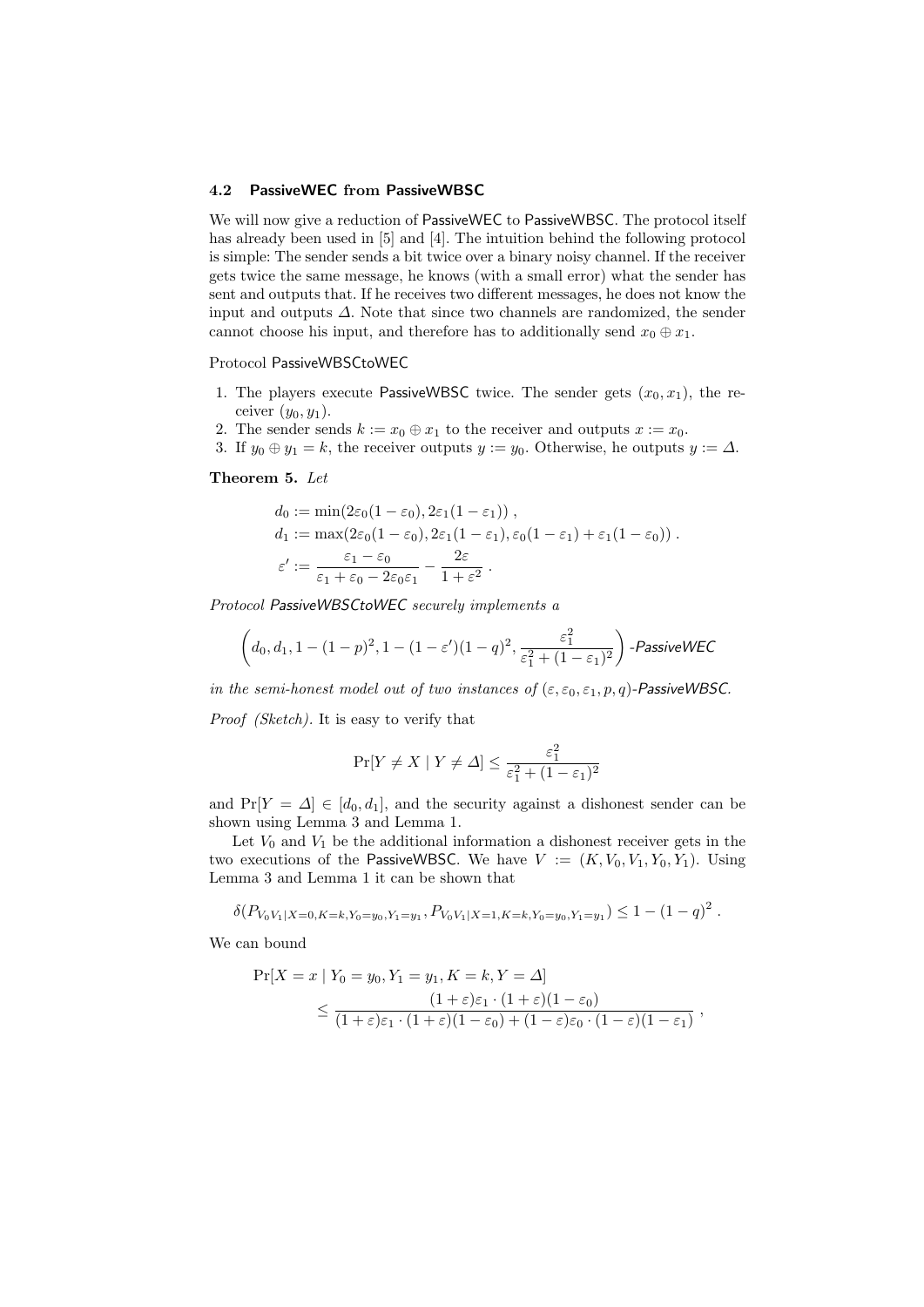from which follows

$$
\mathrm{PredAdv}(X \mid Y_0 = y_0, Y_1 = y_1, K = k, Y = \Delta) \le \frac{\varepsilon_1 - \varepsilon_0}{\varepsilon_1 + \varepsilon_0 - 2\varepsilon_0\varepsilon_1} + \frac{2\varepsilon}{1 + \varepsilon^2}.
$$

The statement now follows from Lemma 4.  $\Box$ 

#### 4.3 An Example: The Unfair Noisy Channel

The passive unfair noisy channel  $(\gamma, \delta)$ -PassiveUNC from [8, 7] is a special case of a PassiveWBSC, namely a  $(0, \delta, \delta, p, p)$ -PassiveWBSC, where

$$
p := \frac{(1 - \delta)\delta - (1 - \gamma)\gamma}{(1 - 2\gamma)\delta(1 - \delta)}.
$$

Note, however, that the bounds that we get using our results are not as good as the bounds from [8, 7].

## 5 WEC in the Malicious Model

The assumption that the adversary is semi-honest and therefore follows the protocol is quite strong and often too strong. As shown in [10], there exist compilers that can convert protocols which are only secure in the semi-honest model into protocols that are also secure in the malicious model. The basic idea is that at the beginning, the players are committed to all the secret data they have, and after every computation step they do, they commit to the newly computed values and show with a zero-knowledge proof that the new committed value contains indeed the correct value, according to the protocol. To implement this in our setting, we need two things: A bit commitment protocol, and a protocol that implements a committed version of the passive weak noisy channel. Hence, for any weak noisy channel in the active model, we need to show that it implies bit commitment and a committed version of either PassiveWEC or PassiveWBSC for parameters that allow us to achieve OT in the semi-honest model. (See also [7] for a more detailed discussion.)

Defining a weak noisy channel in the malicious model turns out to be much more tricky than in the semi-honest model. It is possible to define them in the same way as in the semi-honest model, however we think that this would not give a very realistic model. For example, the dishonest player probably may choose an attack where he does not get the output of the honest player. Therefore, we think that it is preferable to state the security conditions such that the malicious player does not need to get the value of the honest player. In the following we will do this for the WEC. For the WBSC, we were not able to come up with a simple definition.

**Definition 4 (WEC, malicious model).**  $(d_0, d_1, p, q, \varepsilon)$ -ActiveWEC is a primitive with the following properties.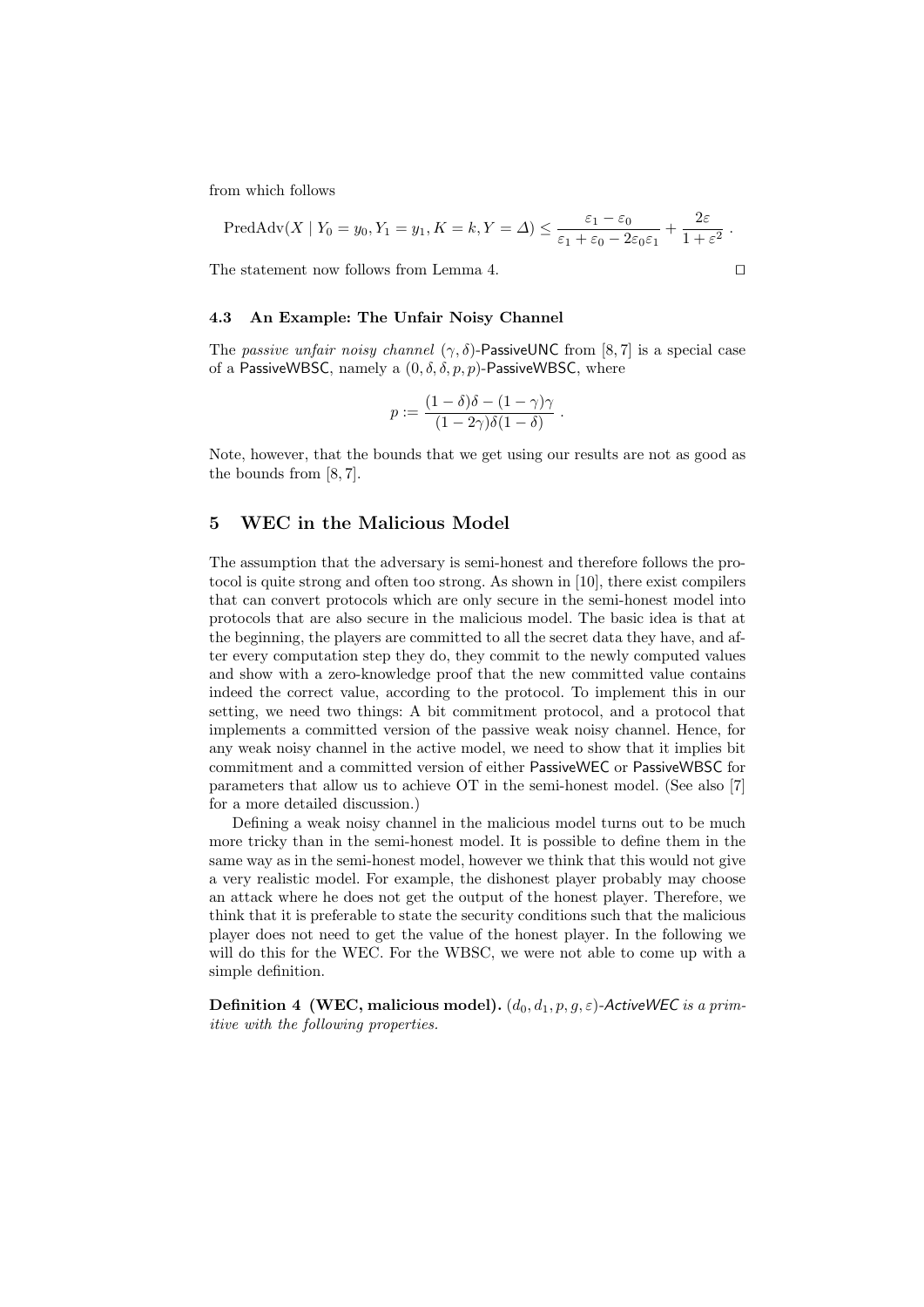- Correctness: If both players are honest, then the sender has output  $X \in \{0, 1\}$ and the receiver has output  $Y \in \{0, 1, \Delta\}$ , where  $\Pr[Y = \Delta] \in [d_0, d_1]$  and  $Pr[Y \neq X | Y \neq \Delta] \leq \varepsilon.$
- Receiver Security: If the receiver is honest, then for all dishonest sender with auxiliary input z and output U, the receiver has output  $Y \in \{0, 1, \Delta\}$  where  $Pr[Y = \Delta] \in [d_0, d_1]$  and  $\delta(P_{U|Z=z, Y \neq \Delta}, P_{U|Z=z, Y = \Delta}) \leq p$ .
- Sender Security: If the sender is honest, then for all dishonest receiver with auxiliary input z and output V, the sender has output  $X \in \{0,1\}$  and  $PredAdv(X | V, Z = z) \leq q.$

Note that the parameter  $g$  is different from the parameter  $q$  in the semihonest case, because we do not condition on the event  $Y = \Delta$ . The honest receiver can guess X using  $f(Y) := Y$  if  $Y \neq \Delta$ , and either 0 or 1 if  $Y = \Delta$ . We get PredAdv $(X | Y) \ge (1 - 2\varepsilon)(1 - d_1)$ . Therefore, an ActiveWEC can only be implemented if  $g \geq (1 - 2\varepsilon)(1 - d_1)$ .

#### 5.1 Simulation

Using the same simulation as for the semi-honest case, we get

**Theorem 6.** For any  $d, \varepsilon, p$  and  $g$ , where

$$
dp + g + 2\varepsilon \ge 1 \qquad \wedge \qquad g \ge (1 - 2\varepsilon)(1 - d) \;,
$$

 $(d, d, p, q, \varepsilon)$ -ActiveWEC is simulatable in the malicious model, given that the players have access to a source of trusted shared randomness.

### 5.2 Bit Commitment

Our commitment protocol takes parameters n, c, m,  $\ell$  and  $\kappa$ , where n is the number of instances used, c the error-tolerance of the protocol,  $\ell$  the number of bits committed to, and  $\kappa$  the error. Let  $c := n^{-1/3}$ , and

$$
\kappa := \exp(-2(1 - d_1 - c)nc^2) \; .
$$

Let a be the maximum value that satisfies

$$
(1-d) \cdot a - \sqrt{\frac{a}{2} \cdot \ln \frac{1}{\kappa}} \le (\varepsilon + c)(1-d)n
$$

for all  $d \in [d_0 - c, d_1 + c]$ . Let

$$
m := (d_1p + c)n + 2a + 1
$$

and let  $C \subset \{0,1\}^n$  be a  $(n, k, m)$ -linear code<sup>5</sup>, i.e., with  $2^k$  elements and minimal distance m. Let

$$
\ell := k - (g + c) \cdot n - 3\log(1/\kappa)
$$

 $5$  Since we do not have to decode C, this could be a random linear code.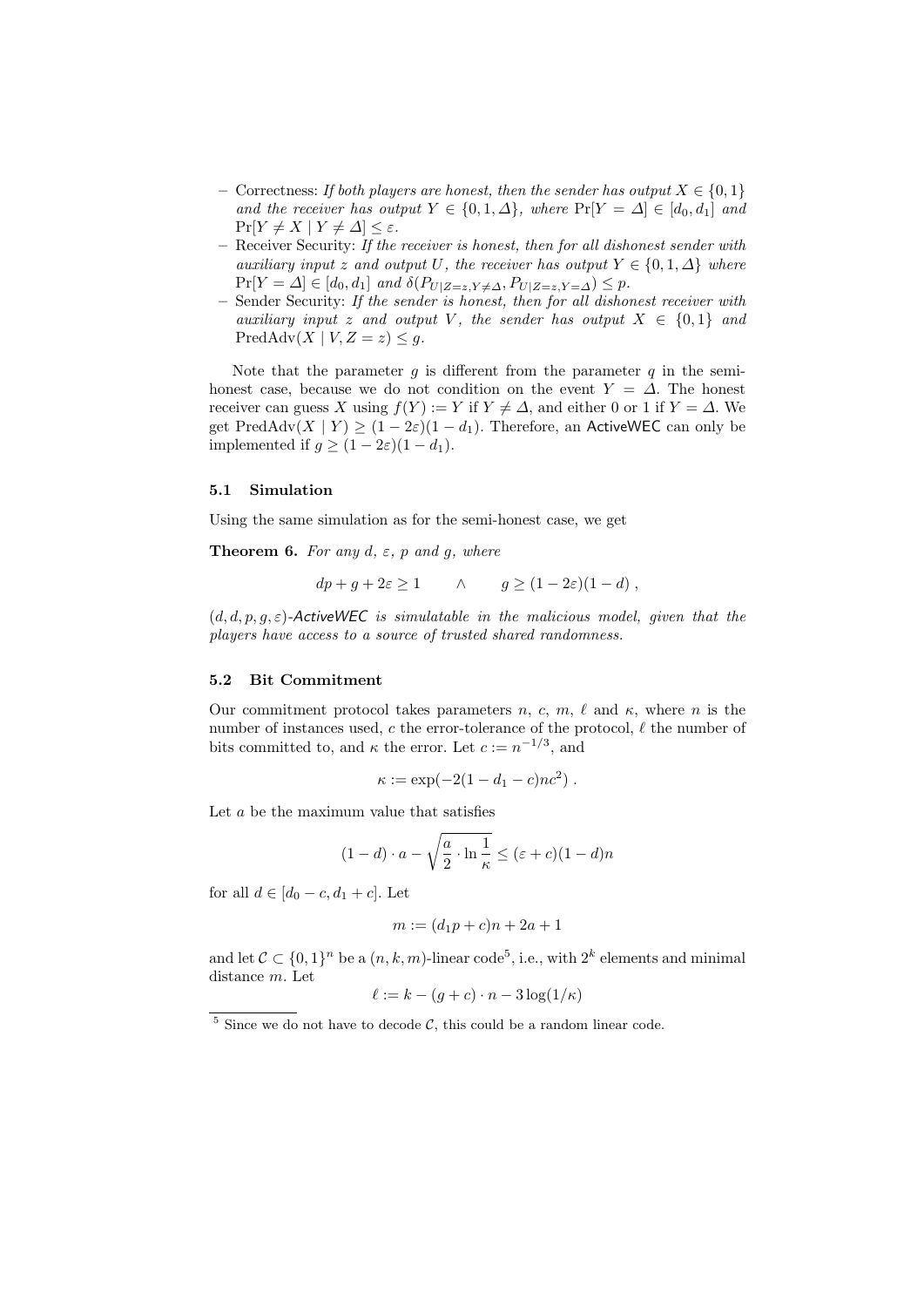and n be big enough such that  $\ell > 0$ . Let H be the parity-check matrix of C and  $g: \mathcal{R} \times \{0,1\}^n \to \{0,1\}^{\ell}$  be a 2-universal hash function. In the following protocol, the sender is the committer.

## Protocol ActiveWECtoBC Commit(b).

- The parties execute ActiveWEC *n* times. The sender gets  $x = (x_0, \ldots, x_{n-1})$ , and the receiver gets  $y = (y_0, \ldots, y_{n-1})$ .
- The committer chooses  $r \in \mathcal{R}$  uniformly at random and sends it to the receiver.
- The committer sends  $s := (H(x), b \oplus g(r, x))$  to the receiver.

#### Open.

- The committer sends  $(b, x)$  to the receiver.
- Let n<sup>∆</sup> be the number of y<sup>i</sup> equal to ∆. The receiver checks that n∆/n ∈  $[d_0 - c, d_1 + c]$  and that the number i where  $y_i \neq x_i$  and  $y_i \neq \Delta$  is smaller than  $(n - n<sub>\Delta</sub>)(\epsilon + c)$ . He also checks that  $s = (H(x), b \oplus g(r, x))$ . If this is the case, he accepts, and rejects otherwise.

In the protocol, the committer has to send the receiver the parity-check of a code, because then the committer cannot guess with probability more than  $\varepsilon$ more than one value  $x$  that passes the test of the receiver in the open phase. The committer extracts a string of size  $\ell$  from x, where  $\ell$  is chosen small enough such that the receiver has almost no information about it.

Theorem 7. Protocol ActiveWECtoBC implements a commitment with an error of  $4\kappa$ , out of n instances of  $(d_0, d_1, p, q, \varepsilon)$ -ActiveWEC.

The correctness of the protocol follows from the Chernoff/Hoeffding bound. It remains to proof that the protocol is also binding and hiding.

#### **Lemma 5.** Protocol ActiveWECtoBC is binding with probability  $1 - 4\kappa$ .

*Proof.* Let  $d := n_{\Delta}/n$ . Let  $B_i$  be defined as in Lemma 3. If  $Y_i \neq \Delta$ , let  $Y'_i = Y_i$ , and let  $Y_i'$  be chosen randomly from  $\{0,1\}$  otherwise, such that  $Pr[Y_i'=1 | Y_i = 1]$  $\Delta$ ] = Pr[Y<sub>i</sub> = 1 | Y<sub>i</sub>  $\neq \Delta$ ]. (Y'<sub>i</sub> is therefore independent of the event Y<sub>i</sub> =  $\Delta$ .) Let us assume that the sender additionally receives the values  $B_i$  and  $Y'_i$ .

We divide the *n* instances into 3 sets. Let  $S_0$  be the set of values where  $B_i = 1 \wedge Y_i = \Delta$ ,  $S_1$  the set of values where  $B_i = 1 \wedge Y_i \neq \Delta$ , and  $S_2$  the set of values where  $B_i = 0$ . The sender may choose a subset of  $S_1$  of size  $a'$  and a subset of  $S_2$  of size a, where  $x_i \neq y'_i$ . It follows from the Chernoff/Hoeffding bound that with probability at least  $\kappa$ , the receiver will notice at least  $a \cdot (1-d) - \sqrt{\frac{a}{2} \cdot \ln \frac{1}{\kappa}}$ of these errors in  $S_2$ . Therefore, the receiver will only accept with probability at least  $\kappa$ , if

$$
a' + a \cdot (1 - d) - \sqrt{\frac{a}{2} \cdot \ln \frac{1}{\kappa}} \le (\varepsilon + c)(1 - d)n.
$$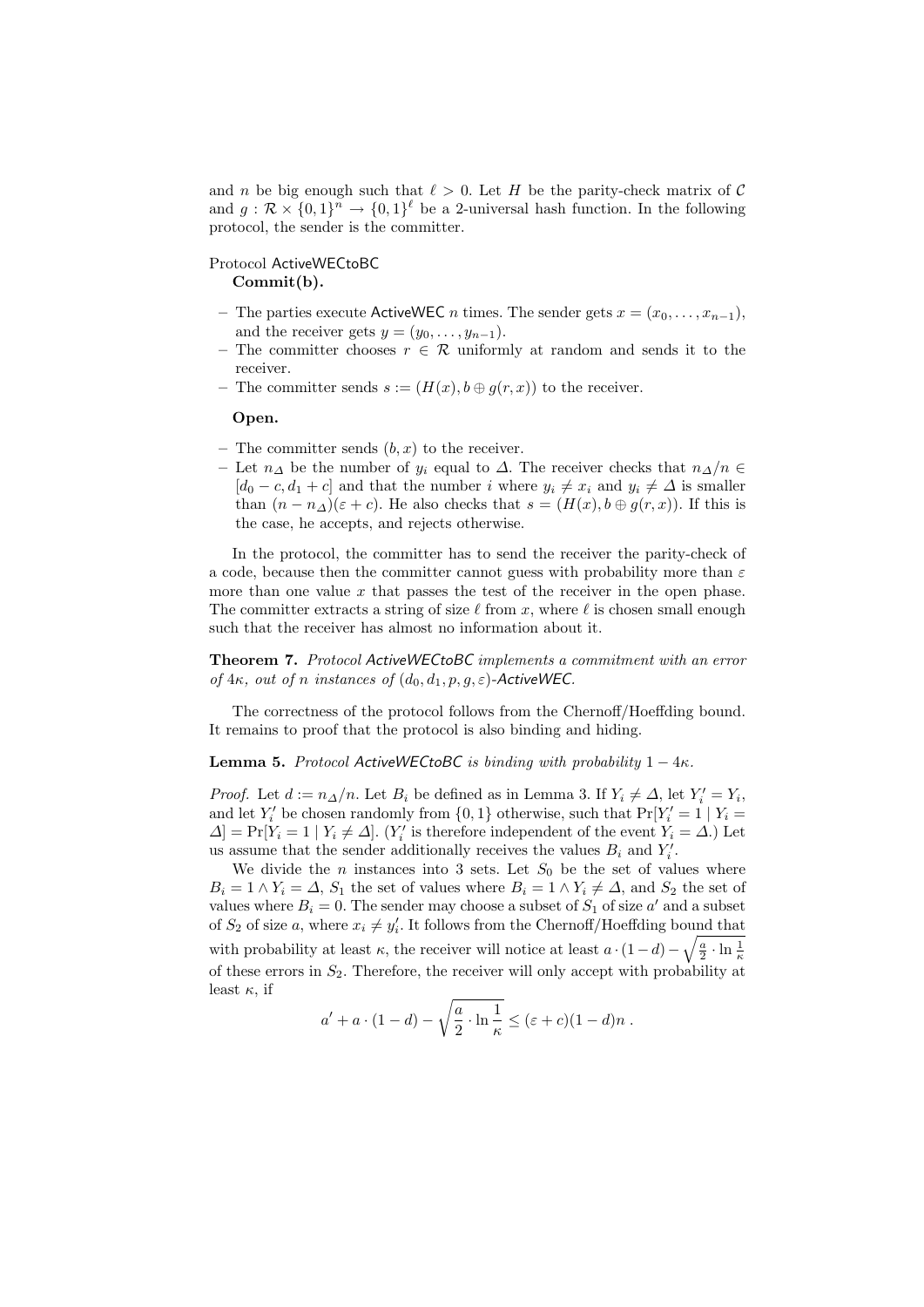The sender would only be able to find two values with the same parity-check if

$$
(dp+c)n + 2(a'+a) \ge m.
$$

The best strategy for the sender is to choose  $a' = 0$ , and to make a maximal. It follows from the definition of m that the sender cannot find two such values. The statement follows.  $\Box$ 

To proof that the protocol is hiding we need some additional lemmas. The conditional smooth min-entropy of X given  $Y$  [20] is defined as

$$
H_{\min}^{\varepsilon}(X \mid Y) := \max_{\Omega:\Pr[\Omega] \geq 1-\varepsilon} \min_{xy} (-\log P_{X\Omega|Y=y}(x)) \; .
$$

Lemma 6 ([2, 15]).  $H_{\min}^{\varepsilon+\varepsilon'}(X \mid YZ) \geq H_{\min}^{\varepsilon}(XY \mid Z) - \log|\mathcal{Y}| - \log(1/\varepsilon').$ 

Lemma 7 (Leftover hash lemma  $[1, 13]$ ). Let X be a random variable over X and let  $m > 0$ . Let  $h : \mathcal{R} \times \mathcal{X} \to \{0,1\}^m$  be a 2-universal hash function. If  $m \leq H_{\min}^{\varepsilon}(X \mid Y) - 2\log(1/\varepsilon'),$  then for R uniform over R,  $h(R, X)$  is  $(\varepsilon + \varepsilon').$ close to uniform with respect to  $(R, Y)$ .

#### **Lemma 8.** Protocol ActiveWECtoBC is hiding with probability  $1 - 3\kappa$ .

*Proof.* The sender holds  $X = (X_1, \ldots, X_n)$ , and the receiver  $V = (V_1, \ldots, V_n)$ , S and the auxiliary input z. Using Lemma 2, for every pair  $(X_i, V_i)$ , there exists a random variable  $B_i$ , such that  $Pr[B_i = 1] = g$  and  $X_i$  is uniform, given  $(V_i, B_i =$  $0, Z = z$ ). From the Chernoff/Hoeffding bound follows that with probability  $1 - \kappa$ , the number of  $B_i = 0$  is at least  $n(1 - g - c)$  and therefore  $H^{\kappa}_{\infty}(X)$  $V, Z = z$ )  $\ge n(1 - g - c)$ . Using Lemma 6, we get  $H_{\infty}^{2\kappa}(X | V, S, Z = z)$   $\ge$  $n(1 - g - c) - (n - k) - \log(1/\kappa)$ . Finally, we can apply Lemma 7, and get that  $g(X, R)$  is 3<sub>*k*</sub>-close to uniform, since  $\ell \leq H_{\infty}^{2\kappa}(X \mid V, S, Z = z) - 2 \log(1/\kappa)$ . This implies that the protocol is hiding with probability  $1 - 3\kappa$ .

Note that for any  $e > 0$ , and  $k \leq (1 - h(m/n)) n - e$ , a random linear  $(n, k)$ code has a minimal distance of at least m with probability at least  $1 - 2^{-e}$ . If we choose a random linear code and let  $n \to \infty$ , then  $b/n \to \varepsilon$ , and hence  $m/n \rightarrow d_1p + 2\varepsilon$ . From the property of the random linear code, we get  $k/n \rightarrow$  $1 - h(d_1p + 2\varepsilon)$ . We need  $\ell > 0$ , which is equivalent to  $g < k/n$ . We get the following corollary.

Corollary 2. For any  $d_1, d_1, \varepsilon$ , p and q where

$$
d_1p+2\varepsilon < \frac{1}{2}, \qquad and \qquad g+h(d_1p+2\varepsilon) < 1 ,
$$

 $(d_0, d_1, p, g, \varepsilon)$ -ActiveWEC implies bit commitment.

Our bound is optimal for  $p = 0 \wedge \varepsilon = 0$ . Otherwise, it does not reach the simulation bound, since  $h(x) > x$  for all  $0 < x < \frac{1}{2}$ . It would be interesting to know whether this bound can be improved. Note that it is also possible to implement bit commitment in the other direction. We will leave this to the full version of this work.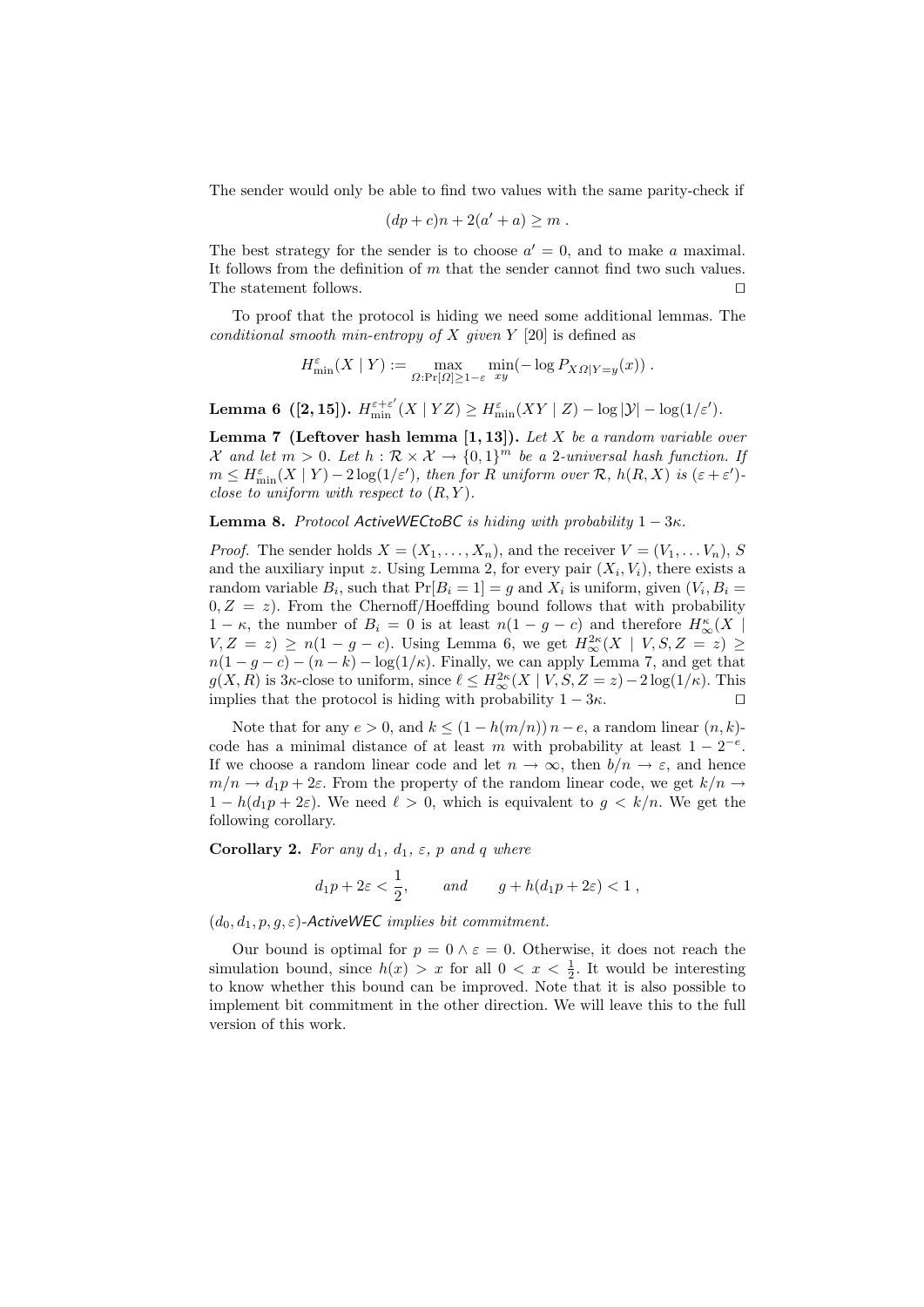#### 5.3 Committed PassiveWEC from ActiveWEC

In the following, we present the protocol to implement a committed version of PassiveWEC in the malicious model, using ActiveWEC. It uses a similar idea already used in [7]: The players execute  $\wedge$  ActiveWEC n times and commit to their output values. Then, they open all except one that is chosen at random, and check if the statistics are fine. If they are, then with high probability, also the statistics of the remaining instance is fine.

The following lemma is essential to the proof, because it can be used to bound the parameter  $p$  for any committed value  $Y$  produced by the dishonest receiver, if he passes the test by the honest sender. It is easy to verify that the lemma is tight if V is equal to X with probability p and  $\Delta$  otherwise.

**Lemma 9.** Let  $P_{XV}$  be a distribution over  $\{0,1\} \times V$ . If  $\text{PredAdv}(X | V) \leq q$ , then for any function  $Y = f(V) \in \{0, 1, \Delta\}$  where  $\Pr[Y = \Delta] \in [d_0, d_1]$  and  $Pr[Y \neq X | Y \neq \Delta] \leq \varepsilon$ , we have

$$
\delta(P_{V|X=0,Y=\varDelta},P_{V|X=1,Y=\varDelta})\leq \frac{g-(1-2\varepsilon)(1-d_1)}{d_1}
$$

*Proof.* Let B be the random variable defined by Lemma 2. We have  $Pr[B =$  $1] = g$  and  $P_{V|X=0,B=0} = P_{V|X=1,B=0}$ . Given  $B = 0, V$  does not have any information about X. Hence, for any  $Y = f(V)$ , we have

$$
\Pr[Y \neq X \mid Y \neq \varDelta] \geq \frac{1}{2} \cdot \frac{\Pr[Y \neq \varDelta \wedge B = 0]}{\Pr[Y \neq \varDelta]}
$$

Therefore, it must hold that  $2\varepsilon \Pr[Y \neq \Delta] \geq \Pr[Y \neq \Delta \wedge B = 0]$ . We get

$$
\Pr[B=1 | Y = \Delta] = \frac{g - \Pr[Y \neq \Delta] + \Pr[Y \neq \Delta \wedge B = 0]}{\Pr[Y = \Delta]} \\
\leq \frac{g - (1 - 2\varepsilon)(1 - \Pr[Y = \Delta])}{\Pr[Y = \Delta]} \\
\leq \frac{g - (1 - 2\varepsilon)(1 - d_1)}{d_1}.
$$

The statement follows now by applying Lemma 1.  $\Box$ 

.

.

In addition to ActiveWEC, our protocol needs bit commitments and cointosses. Coin-toss can easily be implemented using bit commitments.

Again, c is the error-tolerance, and  $\kappa$  is the error in the protocol. We choose  $c := n^{-1/3}$  and  $\kappa := \exp(-2(1 - d_1 - c)nc^2)$ . Furthermore, let n be big enough such that  $c > 1/((1 - d_1 - c)n)$ .

### Protocol ActiveToPassiveWEC

1. The sender and the receiver execute  $\overline{ActiveWEC}$  *n* times. The sender gets  $(x_0, \ldots, x_{n-1})$ , and the receiver  $(y_0, \ldots, y_{n-1})$ .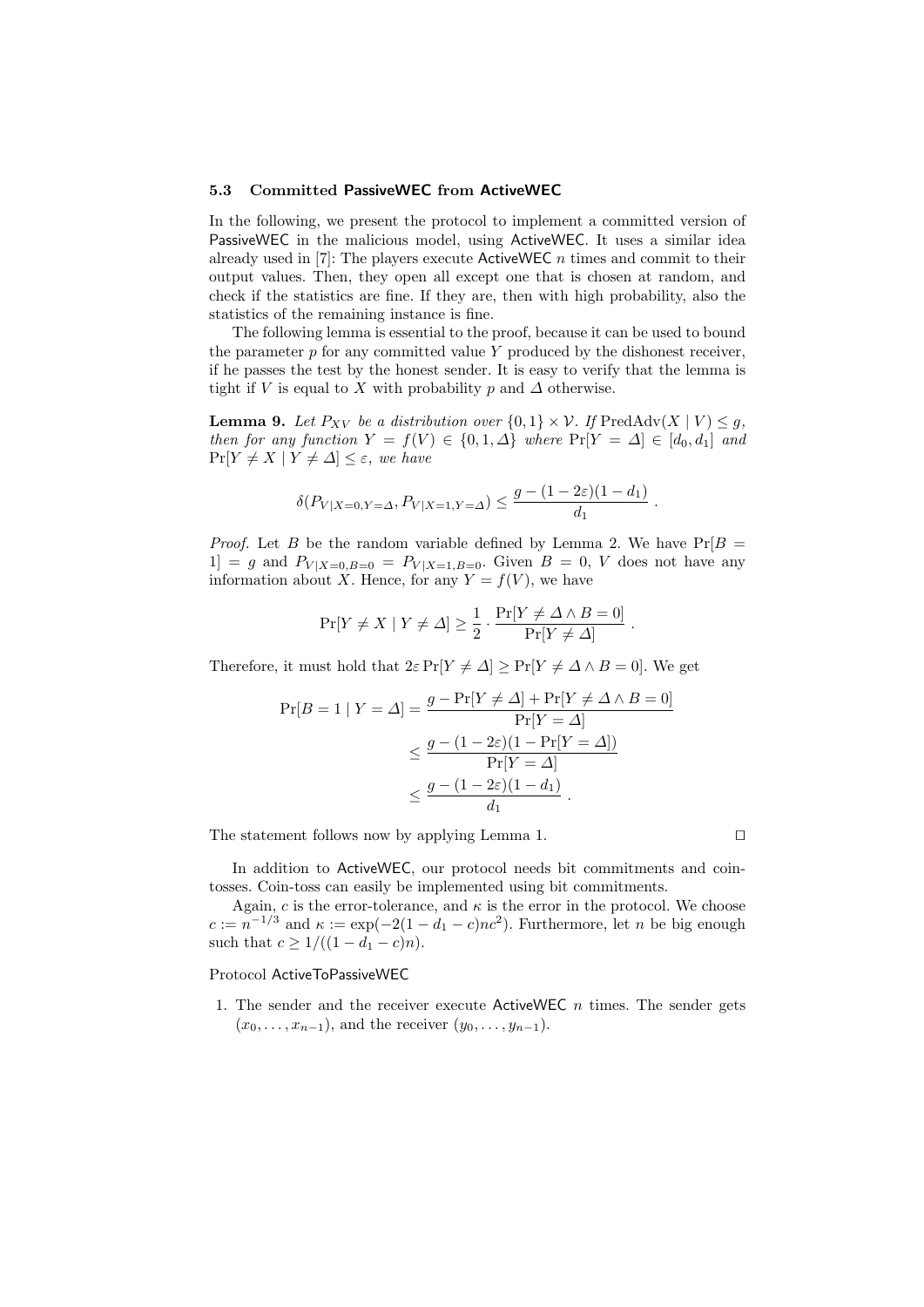- 2. Both players commit to their values.
- 3. Using coin-toss, they randomly select one instance s of the n instances.
- 4. They open all commitments, except for instance s. If any of the players does not accept one opening of a commitment, they abort.
- 5. Let  $n_{\Delta}$  be the number of  $y_i$  that is equal to  $\Delta$ . They check if  $n_{\Delta}$  is in the interval  $[(d_0 - c) \cdot n - 1, (d_1 + c) \cdot n]$ , and the number of  $y_i$  that is not equal to  $\Delta$  nor  $x_i$  is smaller than  $(\varepsilon + c) \cdot (n - n_{\Delta})$ . If not, they abort.
- 6. The sender outputs  $x := x_s$ , the receiver  $y := y_s$ .

Theorem 8. Protocol ActiveToPassiveWEC implements a committed version of

$$
\left(d_0 - 2c, d_1 + 2c, p, \frac{g - (1 - 2\varepsilon)(1 - d_1)}{d_1} + \frac{6}{d_1^2}c, \varepsilon + 2c\right) \text{-}PassiveWEC
$$

with an error of at most 3κ in the malicious model. It uses coin-toss, bit commitment and n independent instances of  $(d_0, d_1, p, q, \varepsilon)$ -ActiveWEC.

Theorem 8 can be shown using the Chernoff/Hoeffding bound and Lemma 9. Note that  $c$  is only polynomially small and cannot be made negligible. Here we see an advantage of our definition compared to the PassiveUNC in [8, 7]: We do not have to introduce the additional error parameter  $p(k)$  as it has to be done for the committed version of the PassiveUNC, nor do we have to add an additional amplification step to the reduction to make this additional error negligible. The following corollary follows from Corollary 1 and Theorem 8.

**Corollary 3.** Let  $d_0 \leq d_1$ , p, g and  $\varepsilon$  be constants, and let  $w := 1/(d_1(1-d_0) +$  $d_0(1-d_1)$  and  $q:=\frac{g-(1-2\varepsilon)(1-d_1)}{d_1}$  $\frac{d\mathcal{E}(\mathbf{1}-\mathbf{a}_1)}{d_1}$ . If at least one of the conditions

$$
p + q + w(d_1 - d_0) + 2\varepsilon < 0.24 \,, \quad 11q + 22\varepsilon < d_0(1 - d_1)w(1 - p)^2 \,,
$$

$$
44p + 22w(d_1 - d_0) + 44\varepsilon < 1 - q , \quad 98p + 49q + 49w(d_1 - d_0) < (1 - 2\varepsilon)^2
$$

holds, then there exists a protocol that uses  $(d_0, d_1, p, g, \varepsilon)$ -ActiveWEC and bit commitments and efficiently implements OT secure in the malicious model.

To achieve any two party computation from a  $(d_0, d_1, p, g, \varepsilon)$ -ActiveWEC, the conditions of Corollary 3 and Corollary 2 must be satisfied simultaneously.

## 6 Conclusions and Open Problems

We gave new, weaker security definitions for the erasure channel and the binary symmetric channel, and showed that they imply oblivious transfer. The advantage of our new definitions is that they allow the use of channels from which the statistics are not known with arbitrary precision, which make it possible to use channels where the parameters come from experimental evidence. Note that together with the computational WOT amplification from [22], our results can also be used in a computational setting.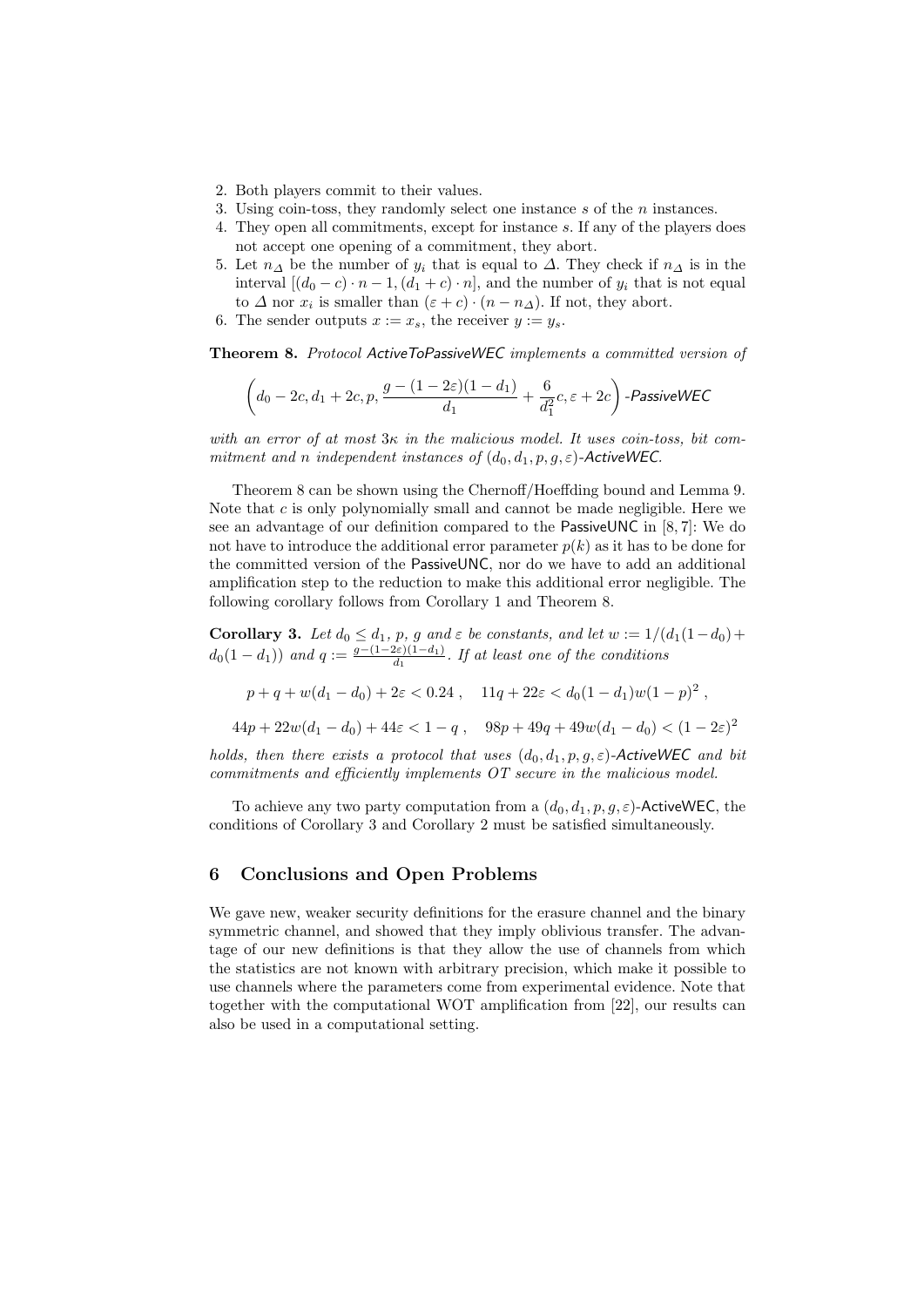It seems to be difficult to close the gap between the possibility and the impossibility bounds for OT. But maybe it is possible to get a tight bound for bit commitment. Still missing is a definition of the weak binary symmetric channel in the malicious model. Furthermore, it would be nice to have a bit commitment protocol that works for a weak form of the Gaussian channels.

## Acknowledgment

I thank the anonymous referees for many helpful comments. I was supported by the U.K. EPSRC, grant EP/E04297X/1.

## References

- 1. C. H. Bennett, G. Brassard, and J.-M. Robert. Privacy amplification by public discussion. SIAM Journal on Computing, 17(2):210–229, 1988.
- 2. C. Cachin. Smooth entropy and rényi entropy. In Advances in Cryptology  $-$ EUROCRYPT '97, volume 1233 of LNCS, pages 193–208. Springer-Verlag, 1997.
- 3. C. Crépeau. Equivalence between two flavours of oblivious transfers. In Advances in  $Cryptology - EUROCRYPT 1987$ , LNCS, pages 350-354. Springer-Verlag, 1988.
- 4. C. Crépeau. Efficient cryptographic protocols based on noisy channels. In Advances in Cryptology — CRYPTO '97, volume 1233 of LNCS, pages 306–317. Springer-Verlag, 1997.
- 5. C. Crépeau and J. Kilian. Achieving oblivious transfer using weakened security assumptions (extended abstract). In Proceedings of the 29th Annual IEEE Symposium on Foundations of Computer Science (FOCS '88), pages 42–52, 1988.
- 6. C. Cr´epeau, K. Morozov, and S. Wolf. Efficient unconditional oblivious transfer from almost any noisy channel. In Proceedings of Fourth Conference on Security in Communication Networks (SCN), volume 3352 of LNCS, pages 47–59. Springer-Verlag, 2004.
- 7. I. Damgård, S. Fehr, K. Morozov, and L. Salvail. Unfair noisy channels and oblivious transfer. In Theory of Cryptography Conference — TCC '04, volume 2951 of LNCS, pages 355–373. Springer-Verlag, 2004.
- 8. I. Damgård, J. Kilian, and L. Salvail. On the (im)possibility of basing oblivious transfer and bit commitment on weakened security assumptions. In Advances in  $Cryptology - EUROCRYPT'39$ , volume 1592 of LNCS, pages 56–73. Springer-Verlag, 1999.
- 9. S. Even, O. Goldreich, and A. Lempel. A randomized protocol for signing contracts. Commun. ACM, 28(6):637–647, 1985.
- 10. O. Goldreich, S. Micali, and A. Wigderson. How to play any mental game. In Proceedings of the 21st Annual ACM Symposium on Theory of Computing (STOC '87), pages 218–229. ACM Press, 1987.
- 11. O. Goldreich and R. Vainish. How to solve any protocol problem an efficiency improvement. In Advances in Cryptology — CRYPTO '87, LNCS, pages 73–86. Springer-Verlag, 1988.
- 12. T. Holenstein. Strengthening key agreement using hard-core sets. PhD thesis, ETH Zurich, Switzerland, 2006. Reprint as vol. 7 of ETH Series in Information Security and Cryptography, Hartung-Gorre Verlag.